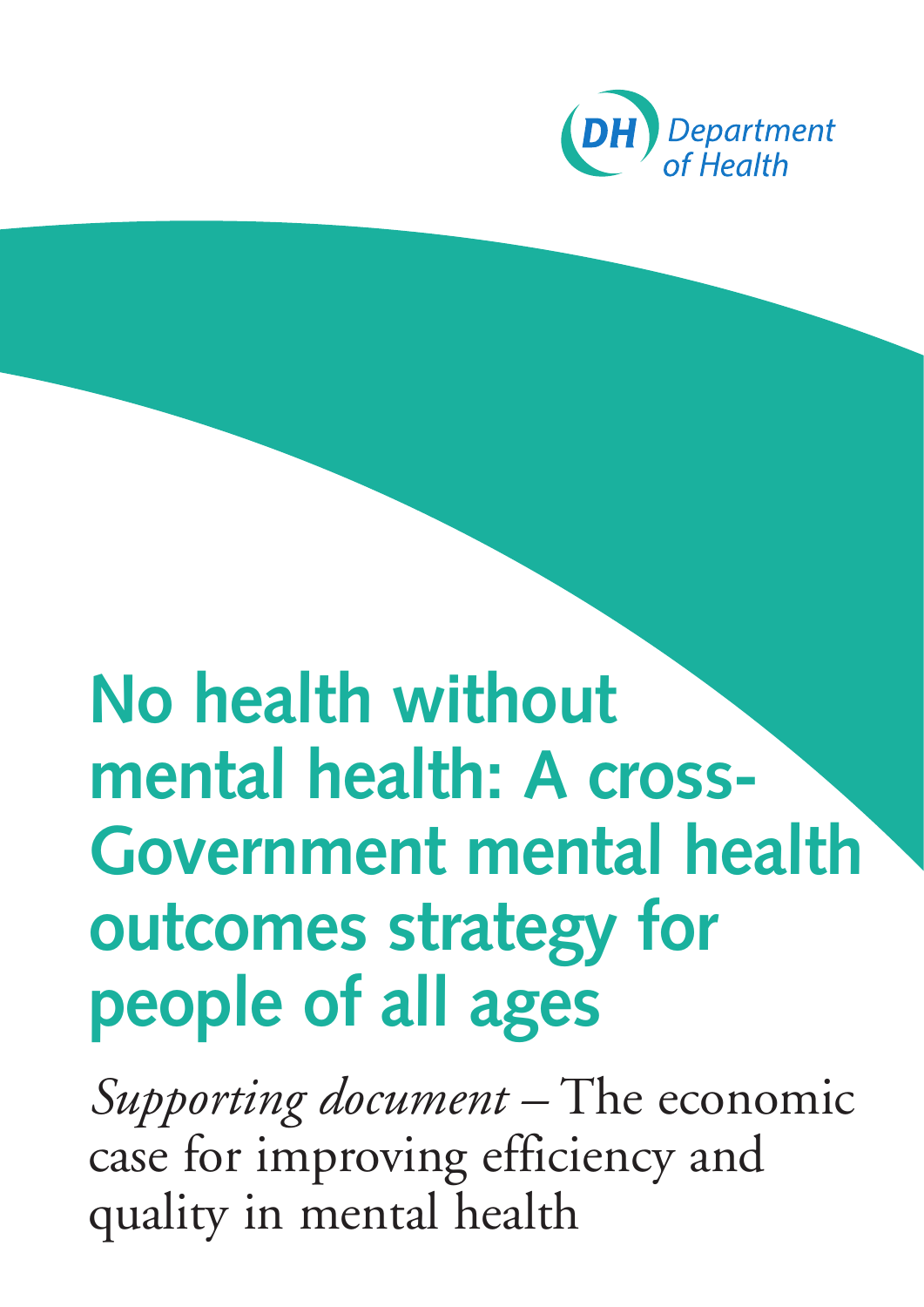# No health without mental health:

A cross-Government mental health outcomes strategy for people of all ages

Supporting Document - The economic case for improving efficiency and quality in mental health

# **Contents**

# **INTRODUCTION**

#### **AREAS FOR INTERVENTION**

- 1 Early identification and intervention as soon as mental health problems emerge
- 2 The promotion of positive mental health and prevention of mental disorder in childhood and adolescence
- 3 The promotion of positive mental health and prevention of mental disorder in adults
- 4 Addressing the social determinants and consequences of mental health problems
- 5 Improving the quality and efficiency of current services

#### **CONCLUSION**

**ANNEX 1** Costs of different mental disorders across the life course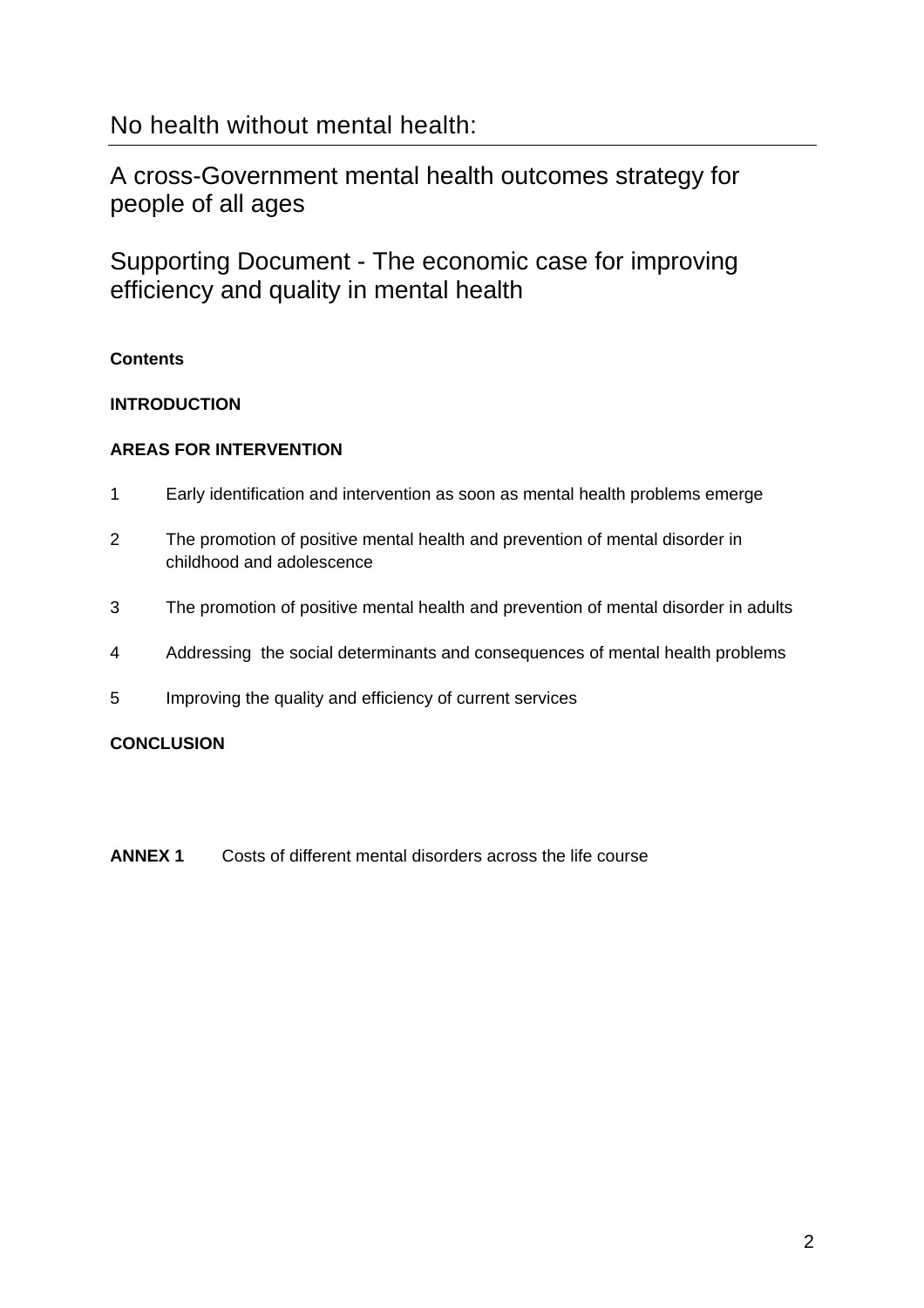# **INTRODUCTION**

- 1. Mental ill health is the single largest cause of disability in the UK, contributing up to 22.8% of the total burden, compared to 15.9% for cancer and 16.2% for cardiovascular disease<sup>[1](#page-25-0)</sup>. The wider economic costs of mental illness in England have been estimated at £105.2 billion each year. This includes direct costs of services, lost productivity at work and reduced quality of life<sup>[2](#page-25-1)</sup>.
- 2. In 2008/9, the NHS spent 10.8% of its annual secondary healthcare budget on mental health services, which amounted to £10.4 billion<sup>3</sup>. Service costs which include NHS, social and informal care costs amounted to £22.5 billion in 2007 in England<sup>[4](#page-25-3)</sup>.
- 3. Although the NHS as a whole was protected from cuts in the 2010 Spending Review, rising demand means that the NHS has to find up to £20 billion in efficiency savings by 2014. As nearly 11% of England's annual secondary care health budget is allocated to mental health care, the mental health sector cannot be exempt from having to make savings. There are many interdependencies between physical and mental health, so any efficiencies in mental health services need to be carefully thought through so that false economies and greater costs elsewhere in the healthcare and social care system are avoided. The Coalition Government has made it clear that it expects parity of esteem between mental and physical health services.
- 4. Estimates of the cost of different mental disorders across the life course in England have been made and are detailed in **Annex A**. Estimated annual costs for different conditions are: depression £7.5 billion, anxiety £8.9 billion<sup>4</sup>, schizophrenia £6.7 billion<sup>5</sup>, and dementia £17 billion<sup>6</sup>. The estimated annual costs of medically unexplained symptoms<sup>[1](#page-2-0)</sup> are £18 billion.<sup>[7](#page-25-6)</sup>
- 5. Good mental health and wellbeing, and not simply the absence of mental illness, have been shown to result in health, social and economic benefits for individuals, communities and populations  $891011$  $891011$  $891011$  $891011$ . Such benefits include:
	- better physical health;
	- reductions in health-damaging behaviour;
	- greater educational achievement;
	- improved productivity;
	- higher incomes;
	- reduced absenteeism;
	- less crime:

 $\overline{a}$ 

- more participation in community life;
- improved overall functioning; and
- reduced mortality.

<span id="page-2-0"></span><sup>1</sup> Medically unexplained symptoms (MUS) are persistent physical complaints that do not yet have a readily recognisable medical cause. The pain, worry and other symptoms are, nevertheless, real and cause distress. The term somatisation disorder is also sometimes used.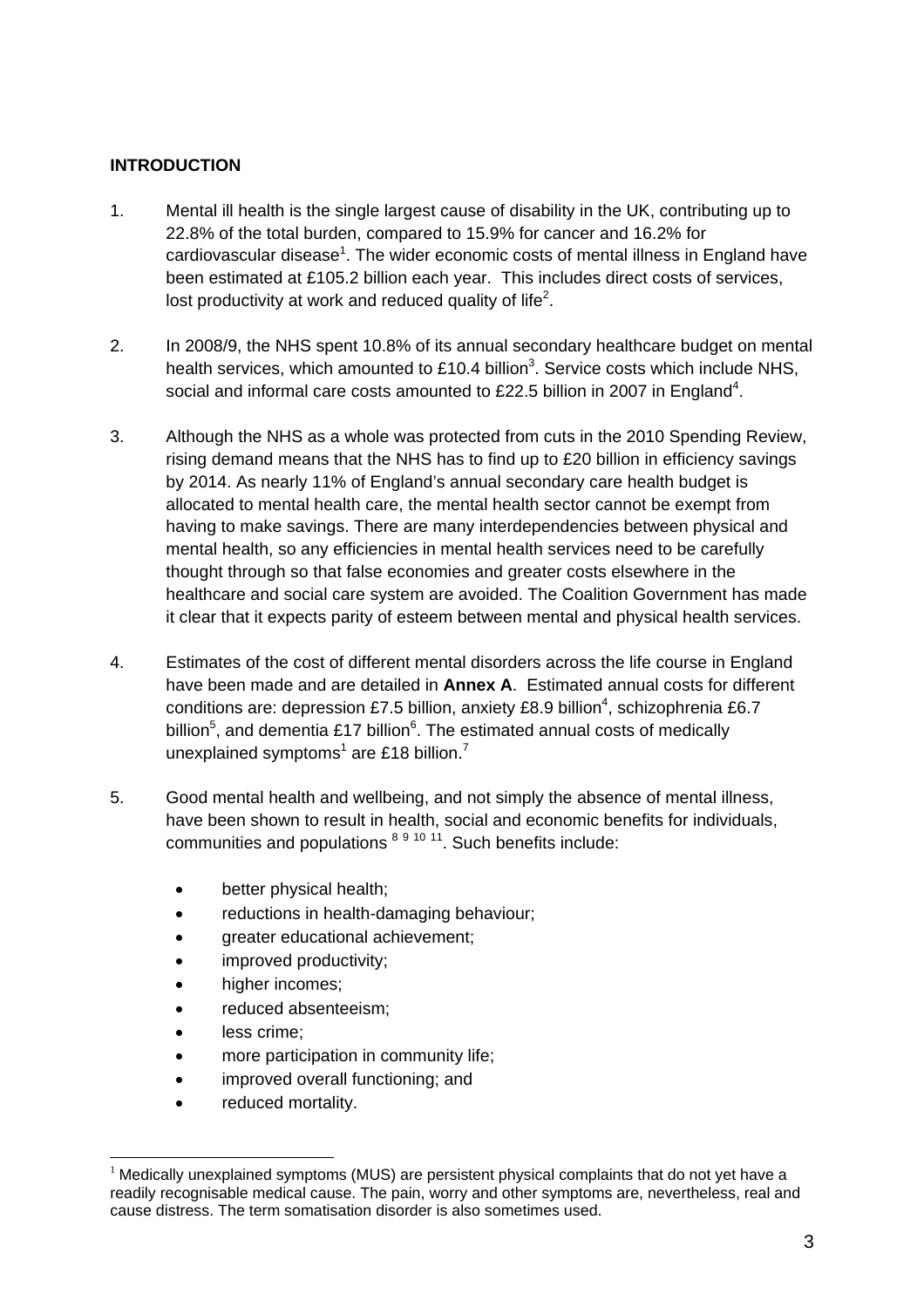- **6.** Therefore, improved wellbeing and resilience against adversity and mental ill health impact across a broad range of areas and have significant economic implications.
- 7. Although future costs of mental ill health are forecast to double in real terms over the next 20 years, some of this cost could be reduced by greater focus on wholepopulation mental health promotion and prevention, alongside early diagnosis and intervention.<sup>12</sup>
- 8. A wide range of effective evidence-based early interventions can be applied in health and social care and beyond, across other sectors. These can build individual and population resilience, prevent problems starting or developing further, and improve outcomes.
- 9. There is increasingly robust evidence that a range of innovative and preventative approaches can also reduce costs by improving outcomes and increasing quality and productivity<sup>13</sup>. Such approaches are also supported in consensus statements from the voluntary sector.<sup>[14](#page-25-13)</sup>

# 10. **Areas for potential intervention** include:

- 1. early identification and intervention as soon as mental health problems emerge;
- 2. the promotion of positive mental health and prevention of mental health problems in childhood and adolescence;
- 3. the promotion of positive mental health and prevention of mental health problems in adults;
- 4. addressing the social determinants and consequences of mental health problems; and
- 5. improving the quality and efficiency of current services.
- 11. These approaches are not mutually exclusive. Local solutions, which reduce spending, may include elements of all these approaches. Different types of intervention can realise benefits over the short, medium and longer term and often in areas other than health. For instance, the majority of economic savings from investment in mental health promotion for children and families often accrue through reductions in crime and improved earnings. By contrast, reducing the number of people who miss their appointments may decrease immediate costs to the NHS. Research, evaluation and innovation are critically important so that we learn what works and what does not and can disseminate effective practice.
- 12. Each type of approach is detailed in the following sections. Some of the evidence given is also reported within the Impact Assessment (IA), which accompanies *No health without mental health; a cross-Government outcomes strategy for people of all ages*.
- 13. The Department of Health commissioned additional economic modelling from the London School of Economics (LSE) for a range of interventions with a good evidence base, which will be shortly published as a further supporting document on the DH website. These are listed at paragraph ten above (interventions 1-4). The quantity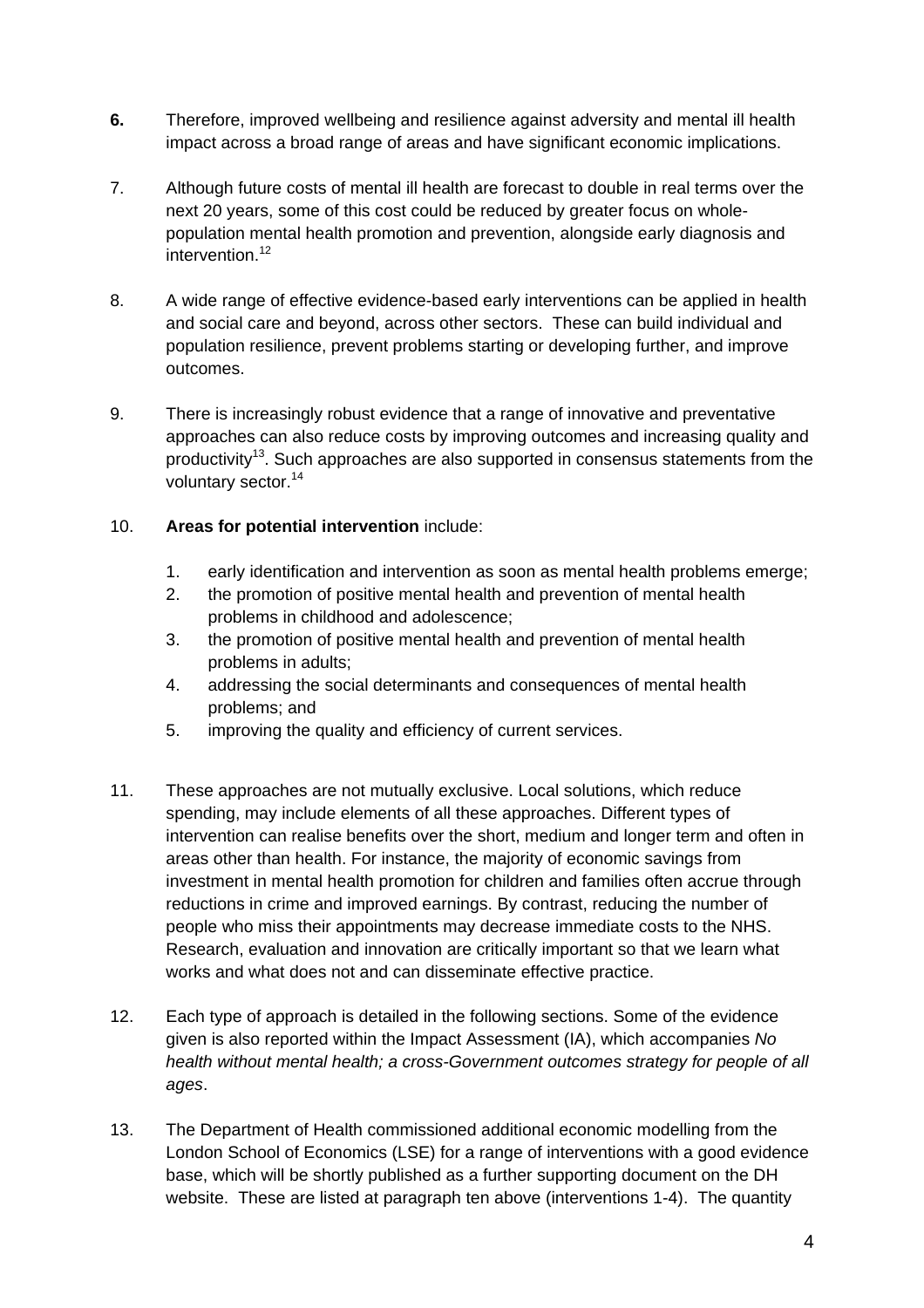and quality of the evidence base for each intervention varies. The criteria for inclusion were that the evidence base of effectiveness was sufficiently robust and included economic evaluation, although not all were UK based. In carrying out the modelling, a number of assumptions were made. The results are, therefore, theoretical estimates of potential savings and are still to be formally peer reviewed. However, they do give indications of promising areas for further local analysis, planning and commissioning. Any comparisons across interventions should allow for the very different assumptions made in the modelling work.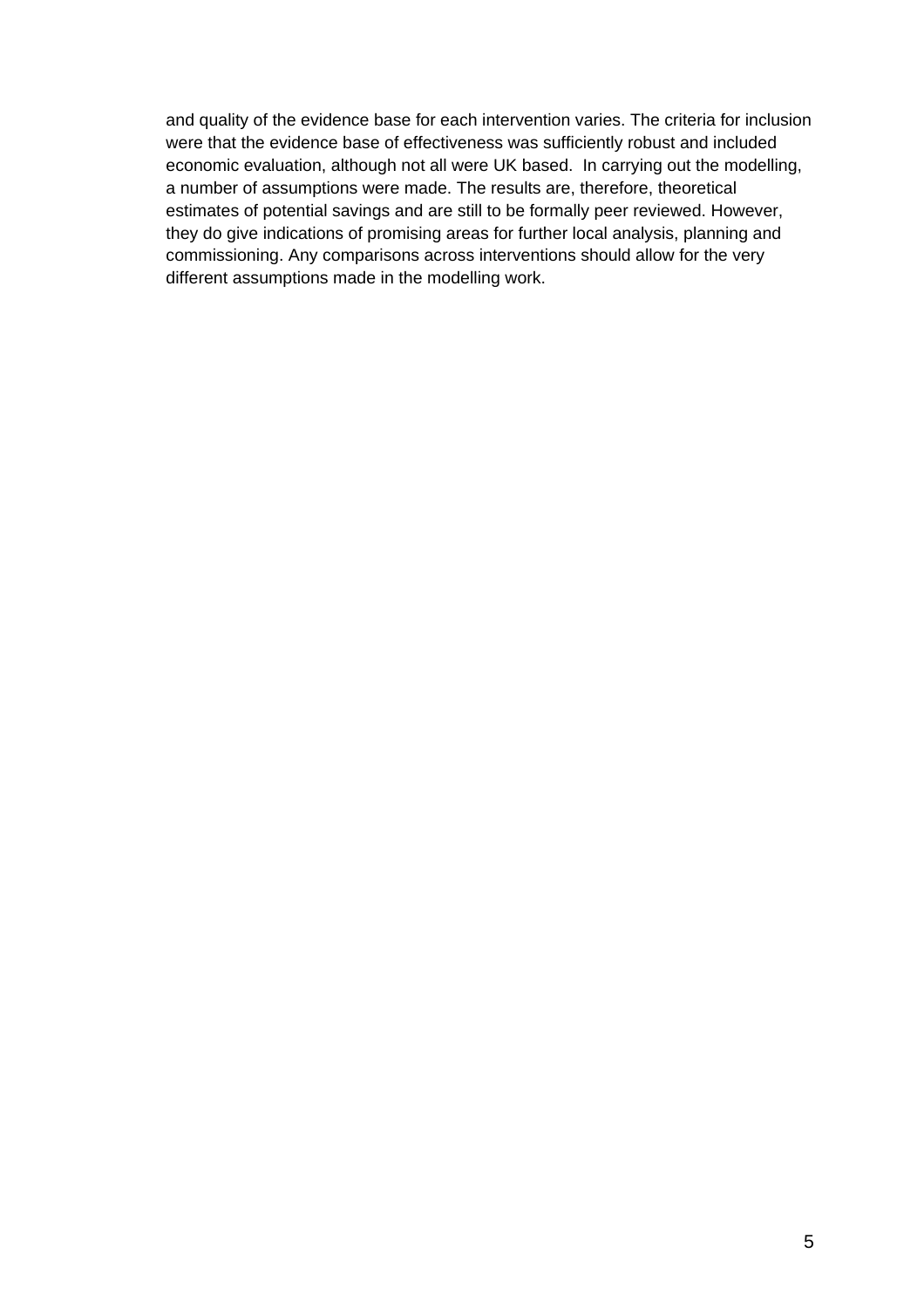# **1. Early identification and intervention as soon as mental health problems emerge**

## **Conduct disorder - parenting interventions for families**

1.1 Conduct disorder is the most common mental disorder in childhood and adolescence. It leads to a range of difficulties and associated costs for children, families and society across the life course. Half of all children with conduct disorder develop anti-social personality disorder as adults<sup>15</sup>, and conduct disorder is associated with a 70 fold increased risk of being imprisoned by the age of  $25^{16}$ . The annual cost of crime in England and Wales committed by adults who had conduct disorder as children and adolescents has been estimated at £22.5 billion<sup>17</sup>. There is good evidence that parenting interventions are effective<sup>18</sup>. The Analysis of the Impact on Equality (AIE) gives estimates of net savings to the Exchequer from providing parent-training programmes to cohorts of children with conduct disorders. Many of the benefits from childhood interventions extend into adult life. Total gross savings over 25 years have been estimated at £9,288 per child and thus exceed the average cost of the intervention by a factor of around eight to one<sup>19</sup>.

#### **Early intervention for psychosis**

1.2 NHS Early Intervention teams target people in the general population aged 15 to 35 years experiencing a first episode of psychosis. The IA gives estimates of savings that could be made if current early intervention services were extended to cover the total population in England. Over 10 years, net savings to the NHS would amount to £290 million increasing to around £550 million if wider economic savings were taken into account.

# **Early detection of psychosis**

1.3 Early detection services identify early symptoms of psychosis. There is evidence that early treatment may reduce the number of people who go on to develop psychotic illness from 35% to 15%<sup>[20](#page-25-19) 21</sup>. Analysis in the IA compares the impact of current care with the effects of extending early detection services across England. Over 10 years, net savings of around £330 million to the NHS were estimated, and around £140 million to the wider public sector, increasing to £1.7 billion if wider costs are taken into account.

#### **Screening and brief intervention in primary care for alcohol misuse**

1.4 The overall economic and social costs of alcohol misuse in England in 2006/07 were estimated at £17.7 - £25.1 billion<sup>22</sup>. Brief nurse-delivered interventions in primary care have been shown to be effective in reducing alcohol consumption<sup>23</sup>. They involve discussion of and giving information about alcohol consumption and possible approaches. The IA gives estimated savings from screening and brief intervention for alcohol misuse in primary care. The potential annual net savings modelled are around £40 million to the NHS and a further £40 million to the criminal justice system. There are also £220 million in productivity gains and £190 million in other benefits.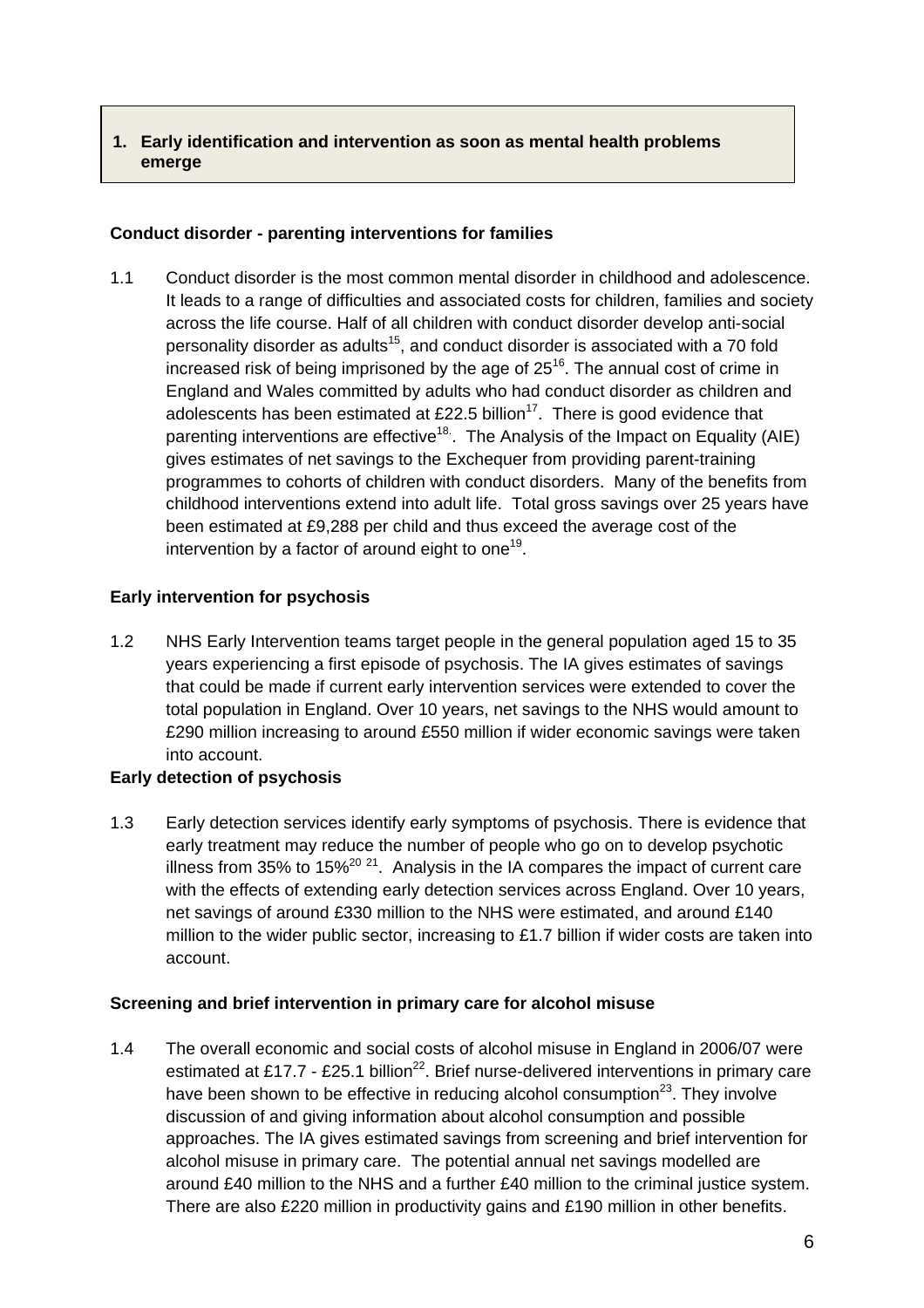Total gross savings are £204.55 per person over 7 years following the intervention<sup>24</sup>.

#### **Early diagnosis and treatment of depression at work**

1.5 A number of previous studies in different workplaces have shown that early diagnosis and treatment at work can be effective in tackling depression and reducing productivity losses<sup>25</sup>. Cognitive Behavioural Therapy (CBT) has been shown to be effective in reducing the risk of depression in the workplace $^{26}$ . The IA describes economic modelling work undertaken by the LSE on the benefits of workforce screening for depression of all employees. These benefits come from lower absenteeism and improved productivity.

#### **2. Promotion of positive mental health and prevention of mental disorder in childhood and adolescence**

2.1 As half of lifetime mental ill health is already present by the age of 14, prevention targeted at younger people can result in greater personal, social and economic benefits than intervention at any other time in the lifespan. The following interventions to improve mental health and prevent mental illness in children and young people were subject to economic modelling by the LSE.

#### **Health visitor interventions to reduce postnatal depression**

2.2 Postnatal depression is associated with worse outcomes for the children of affected mothers. Health visitor-delivered intervention for mothers with postnatal depression has been shown to be effective. The economic benefits resulting from a reduction in lifetime disadvantages to these children have been estimated as providing a net benefit $^{27}$ . A further ongoing evaluation of potential national savings is being undertaken, and will be published in due course.

#### **Prevention of conduct disorder through social and emotional learning programmes**

2.3 Reviews of social and emotional learning programmes show improvement in socialemotional skills, attitude about self and others, social behaviour and academic performance in children as well as reduced emotional distress and conduct problems<sup>[28](#page-25-27) 29</sup>. Economic estimates suggest cost savings over two years are more than twice the initial investment with cumulative net savings per child of £6,639 after five years and £10,032 after 10 years<sup>30</sup>.

#### **School-based violence prevention programmes**

2.4 Economic modelling has been undertaken to estimate benefits for six-year-old children receiving school-based violence prevention programmes. This shows the interventions become cost effective and cost saving within three years. Net savings are £829 per child at year six, increasing to £1,721 per child at year seven, £6,446 at year 10 and £8.223 at year 15<sup>31</sup>. In the first six years, most sayings accrue to the public sector, particularly the NHS and Education. After six years, there are greater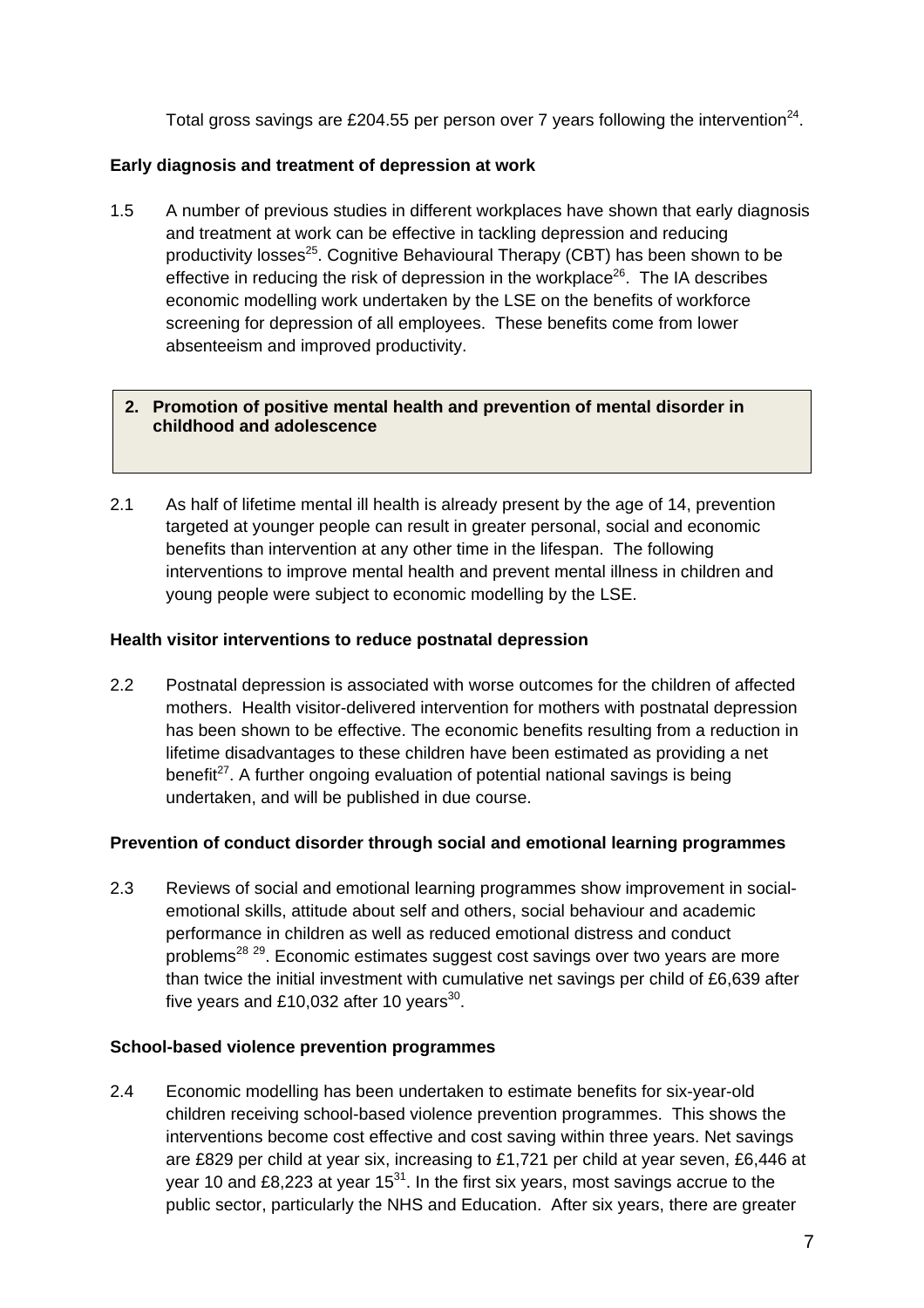savings because of reduced lost output due to crime as well as reduced victim costs. Actual total savings are higher, as estimates do not include crime-related costs incurred by children under the age of 10 or the educational and health impacts on other children in a class with a disruptive child.

#### **School-based interventions to reduce bullying**

- 2.5 Averaged across all children, whether bullied or not, the economic savings of schoolbased bullying prevention programmes are £1,080 per school pupil<sup>32</sup>. The intervention costs only £15.50 per pupil and results in improved psychological wellbeing. The measured benefits are long-term in nature and accrue mainly to individuals in the form of higher incomes. However, there will also be associated increased tax revenues and savings in social security expenditure, since victimisation is associated with higher rates of worklessness as well as reduced earnings when in work.
- 2.6 There is growing evidence of the cost effectiveness of a number of other interventions including both the nurse home visiting programme<sup>33</sup> as well as Family Intervention Projects <sup>34</sup> and Multi-dimensional treatment foster care<sup>35 36</sup>. However, economic modelling was not commissioned in these intervention areas.
	- **3. Promotion of positive mental health and prevention of mental disorder in adulthood**

# **Time banks and community navigators**

- 3.1 Developing social capital through projects that build community capacity can benefit the community at large, as well as individuals, recipients and providers involved in such initiatives. <sup>[37](#page-25-36)</sup> <sup>38</sup> Time banks use hours of time rather than pounds as a community currency. Participants contribute their own skills, practical help or resources in return for services provided by fellow time bank members. Separate economic modelling by the LSE found that the cost of each time bank member would average less than £450 per year, but a conservative estimate of the economic value of the contribution of each member would exceed £1,300.  $39$
- 3.2 The IA also describes the economic benefits of community navigator services, which help people to follow more effective pathways through local services. A separate economic analysis by the LSE estimated that supporting each person through a community navigator service would cost a little under £300<sup>40</sup>. In addition, the costs of visits to a Citizens' Advice Bureau or Jobcentre Plus (around £180) should also be taken into account. The benefits of these schemes to individuals include fewer GP visits, increased employment and more rapid return to work. These benefits have been estimated at about £900 per person per year, with even greater benefits if account is take of improved quality of life.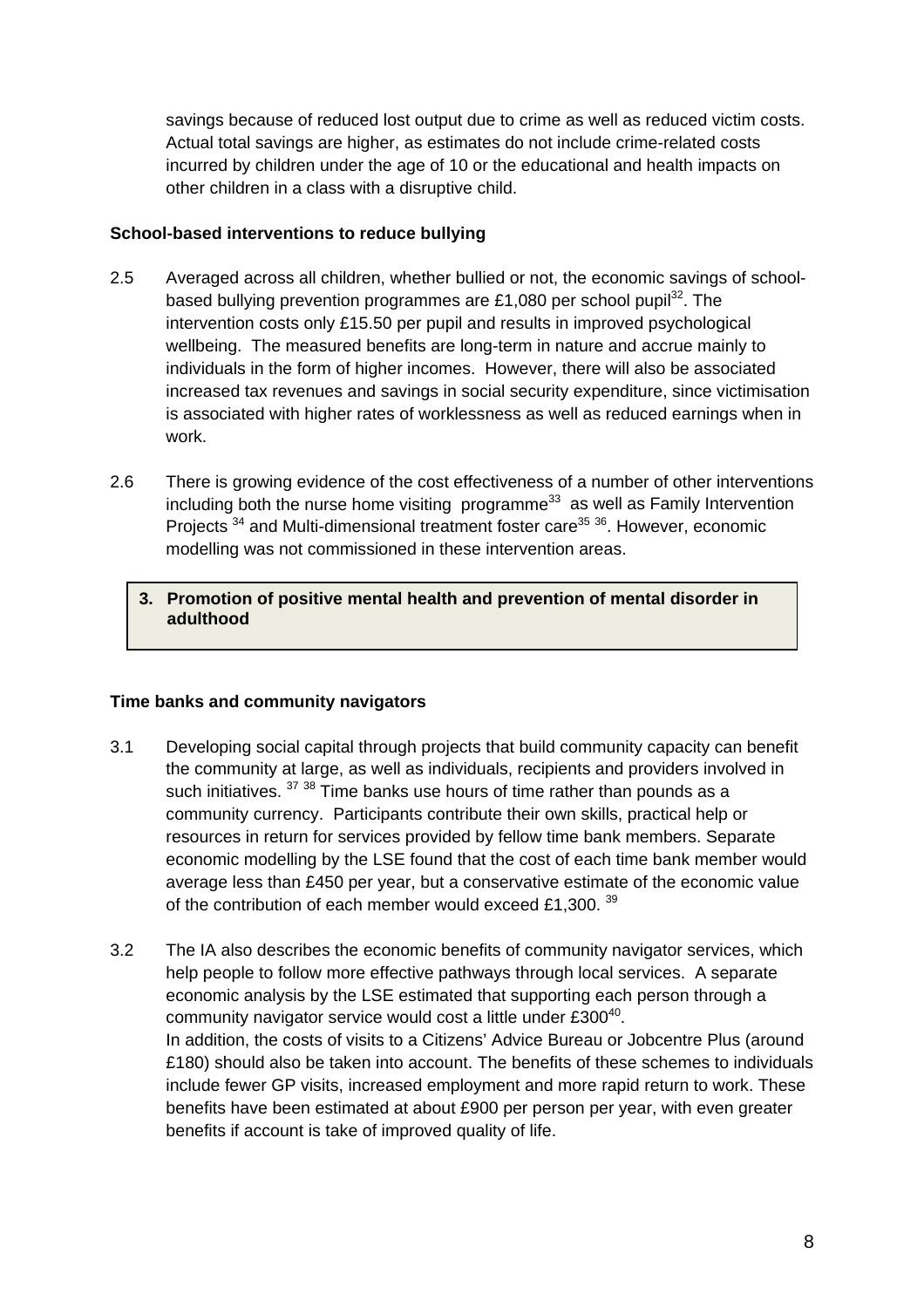# **Work-based mental health promotion**

3.3 The promotion of mental wellbeing of employees can have economic benefits for business from increased commitment and job satisfaction, staff retention, improved productivity and performance, and reduced staff absenteeism<sup>41</sup>. Multi-component health promotion programmes<sup>[2](#page-8-0)</sup> have been shown to significantly reduce the risk of stress, improve work performance and reduce absenteeism $42$ . Economic modelling found that initial investment of £40,000 in such a promotion programme in a large sized multinational company could potentially result in net savings of over £340,000 over a 12-month period. This would equate to a nine fold annual return on investment from productivity gains and reduced absenteeism<sup>43</sup>. Potential additional benefits to the health system from reduced illness are not included. It is not clear to what degree these findings can be generalised to other workplaces, but clearly this is an area worthy of further exploration.

#### **Suicide prevention**

- 3.4 The cost of suicide is calculated by attributing economic costs to the distress suffered by relatives of the person who has committed suicide.<sup>44</sup> This accounts for 70% of the total costs, and lost output accounts for 30% of the cost. Economic modelling work has estimated that suicide-training courses provided to all GPs in England could result in net savings of over £500 million after one year and further considerable savings over the longer term<sup>45</sup>.
- 3.5 Further economic modelling has shown significant annual savings following the installation of a safety barrier around a bridge suicide hot spot. Taking a one-year cohort and estimating savings over 10 years gave savings of £2.6-3.0 million for those who did not attempt suicide by another method. The savings would be £2.1- 2.5 million for those who attempted suicide by another method. $46$

# **4. Addressing social determinants and consequences of mental health problems**

4.1 Economic modelling has shown savings from interventions which aim to tackle social determinants and consequences of mental ill health.

#### **Debt advice**

4.2 Low income and debt are associated with higher rates of mental illness. Studies suggest that the effect of low income on mental health may largely be explained by the effect of debt<sup>47</sup>. Moreover, people with mental health problems are more likely to get into problematic debt. Rates of debt in people with no mental health problems are 8%. The rates for those with depression and anxiety are 24%, and for those with psychosis 33%. The IA gives estimates of the costs associated with face-to-face debt

<span id="page-8-0"></span> 2 These include personalised health information and advice, tailored health improvement web-portal, wellness literature, and seminars and workshops focusing on wellness issues.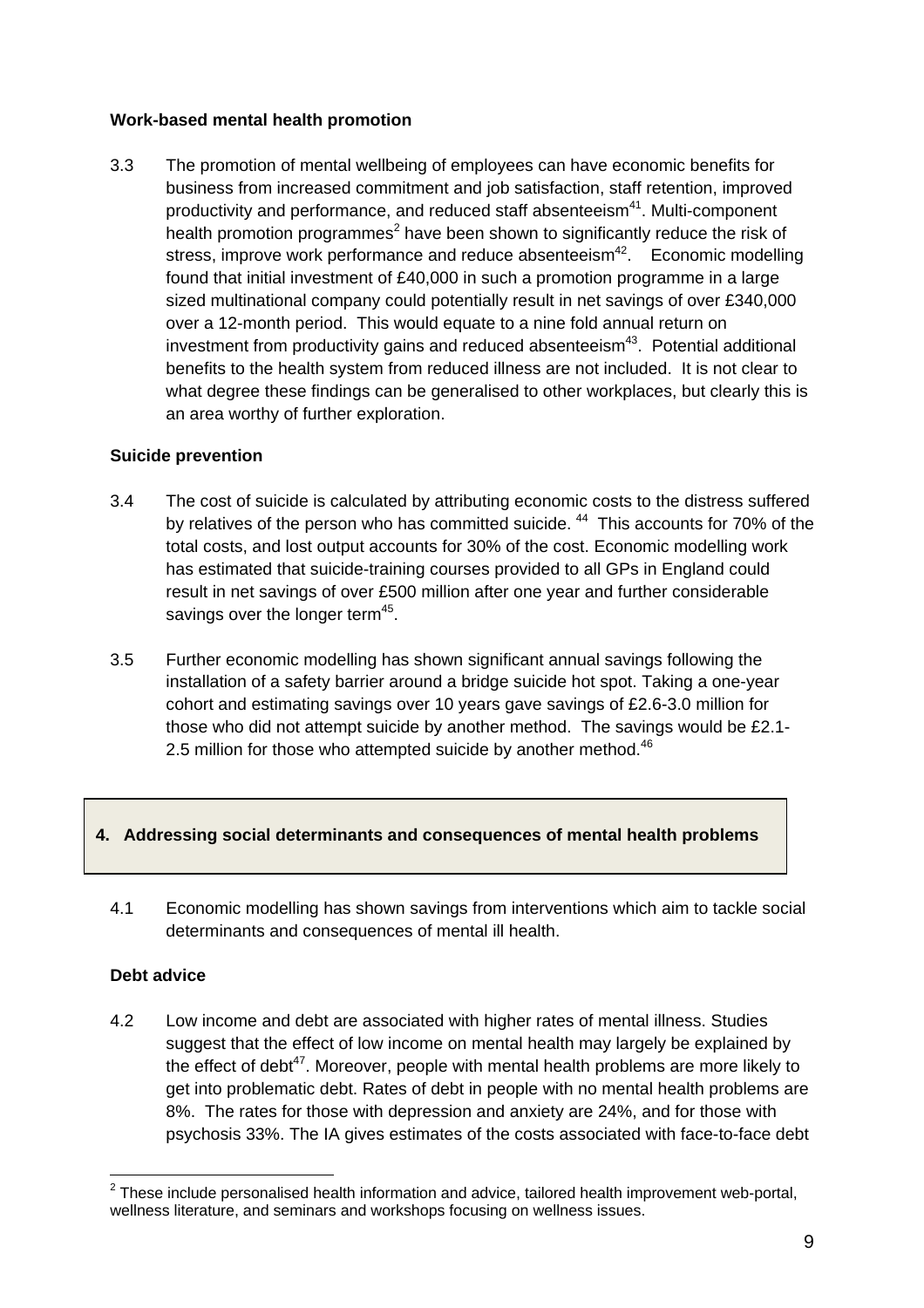advice over 5 years as around £250 million. Associated savings are estimated at around £30 million to the NHS, and around £50 million on legal costs with around £220 million from productivity gains. However, these figures exclude several important benefits such as debt repayments to creditors and health and wellbeing gains to individuals $48$ ..

# **Befriending for older people**

4.3 Older people can experience social isolation and loneliness. This increases their risk of depression, other mental health problems and poor wellbeing<sup>[49](#page-25-46) 50</sup>. The prevalence of loneliness among older people has been estimated at between 5% and 16% in the  $UK<sup>51</sup>$ . Loneliness is also associated with cognitive decline in older adults<sup>52</sup>. Befriending interventions for older people are often organised by the voluntary sector, using volunteers. They aim to alleviate social isolation and loneliness and prevent or reduce depression in this group. The LSE work shows that preventing loneliness could reduce health service use by older people and lead to substantial savings. This is based on befriending interventions piloted under the Brighter Futures Group programme<sup>53</sup>.

# **Reducing stigma and discrimination**

- 4.4 A systematic review found that stigma and discrimination related to mental illness have a range of financial impacts through effects on employment, income, public views about resource allocation and healthcare costs<sup>54</sup>. A decision model was used to estimate the economic impact of an anti-stigma campaign. It assumed that a campaign would increase the number of people with depression accessing services and that they therefore would stay in or return to work. This extra benefit amounted to £421 per person $55$ .
- 4.5 The IA considers the economic impact of the *Time to Change* programme and concludes that:
	- the economic benefits of such a campaign would outweigh the costs at least eightfold if the programme resulted in only an additional 1% of people with depression accessing services and gaining employment; and
	- if as a result of the campaign, 10% more people with psychosis accessed early intervention services the savings could be around £5.5 million per year.
- 4.6 There are other interventions in this area with good evidence of cost effectiveness, but for which similar economic modelling has not been undertaken. Examples are set out below.

# **Targeted employment support for those recovering from mental health problems**

4.7 A review of Individual Placement and Support programmes (IPS) for those recovering from mental health problems found that the employment rate was 61% for people using IPS compared with 23% for people using traditional services<sup>56</sup>. A multi-site European trial found lower rates of hospital use for IPS clients than for those in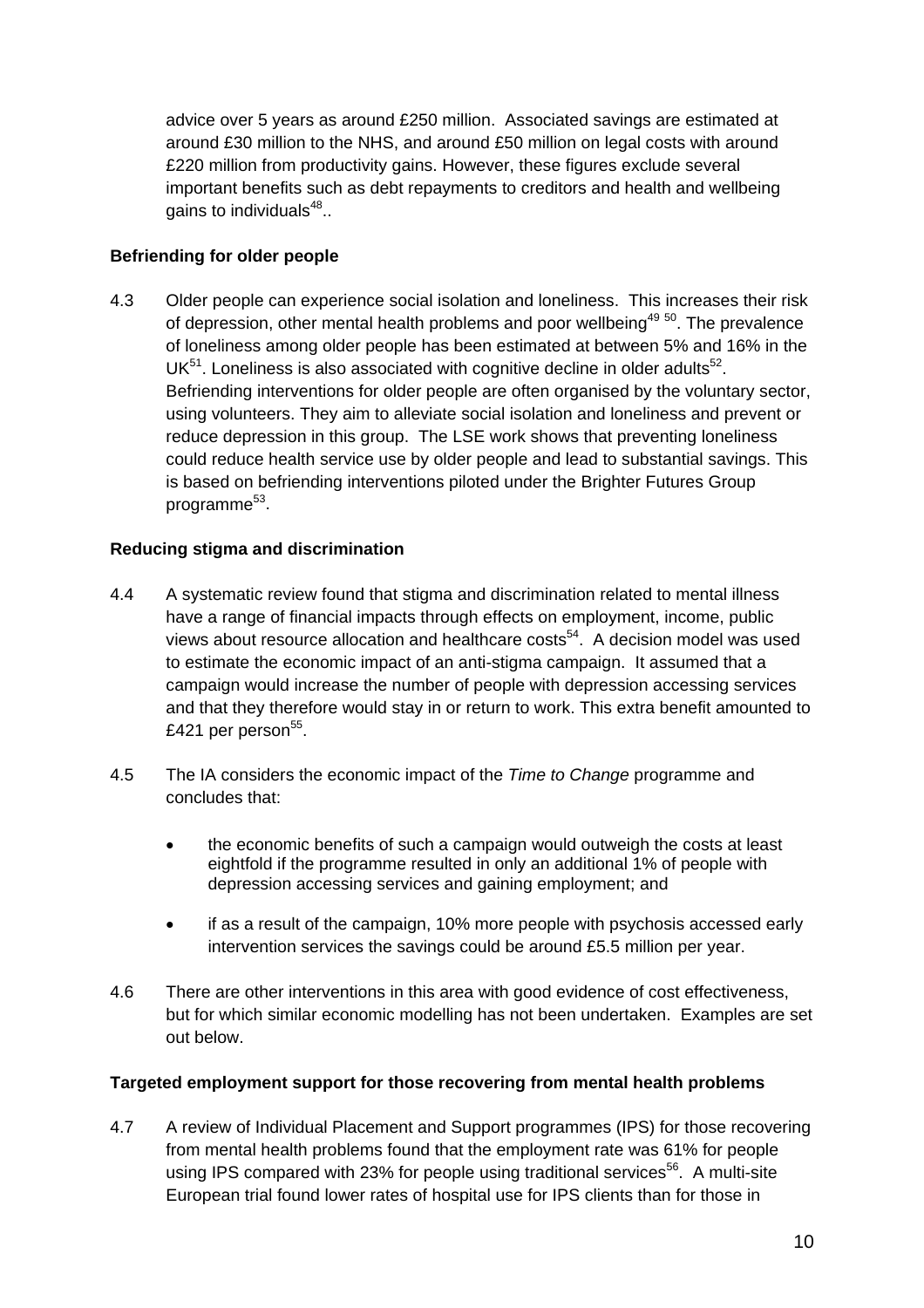traditional services with savings of £6,000 per client due to reduced inpatient costs over an 18-month period<sup>57</sup>.

# **Housing support services**

4.8 The Department of Health's Care Services Efficiency Delivery Unit undertook a series of audits of housing-based support service in mental health, which suggest that housing-based support services for people with mental health problems could deliver cost savings to health and social care of £10,000 – £20,000 per year per client<sup>58</sup>. One audit estimated that supported housing for men with enduring mental illness could save £11,000 - £20,000 each year per client<sup>59</sup>. Another audit showed that supported housing for women with multiple, complex needs including mental health problems could save local authorities and the NHS £12,000 each year per client<sup>60</sup>. The estimates exclude costs from ambulance use and police and court costs. A further audit of supported housing for people with moderate mental health needs, after discharge from hospital, estimated savings of £22,000 for each client per year across the wider health and social care system<sup>61</sup>. The Case Services Efficiency Unit also calculated savings resulting from homecare re-enablement such as one to one support $62$ .

# **Warm housing**

**.**

4.9 The risk of common mental health problems is almost double for people living in fuel poverty<sup>63</sup>. The estimated annual cost of this to the NHS is £859 million in England. The cost of insulation and heating interventions to ensure warm homes is £252 million. $64$ Government grants exist for such interventions, which have been shown to halve the rates of common mental health problems.<sup>65</sup>

# **5. Improving the quality and efficiency of current mental health services**

- 5.1 The NHS as a whole needs to identify up to £20 billion of efficiency savings by 2014 to deliver quality improvements and to meet demographic and other pressures. A number of projects are underway within mental health services, both locally and nationally in support of the Quality, Innovation, Productivity and Prevention (QIPP) initiative. These contribute towards improved productivity and reducing waste while improving service quality and better health outcomes.
- 5.2 The Department of Health has been working with the NHS, providers and commissioners, the Audit Commission and other stakeholders to identify ways of improving quality and reducing costs.
- 5.3 Current initiatives include:
	- improvements to the acute care pathway;
	- managing 'out of area' placements in acute and secure services more efficiently; and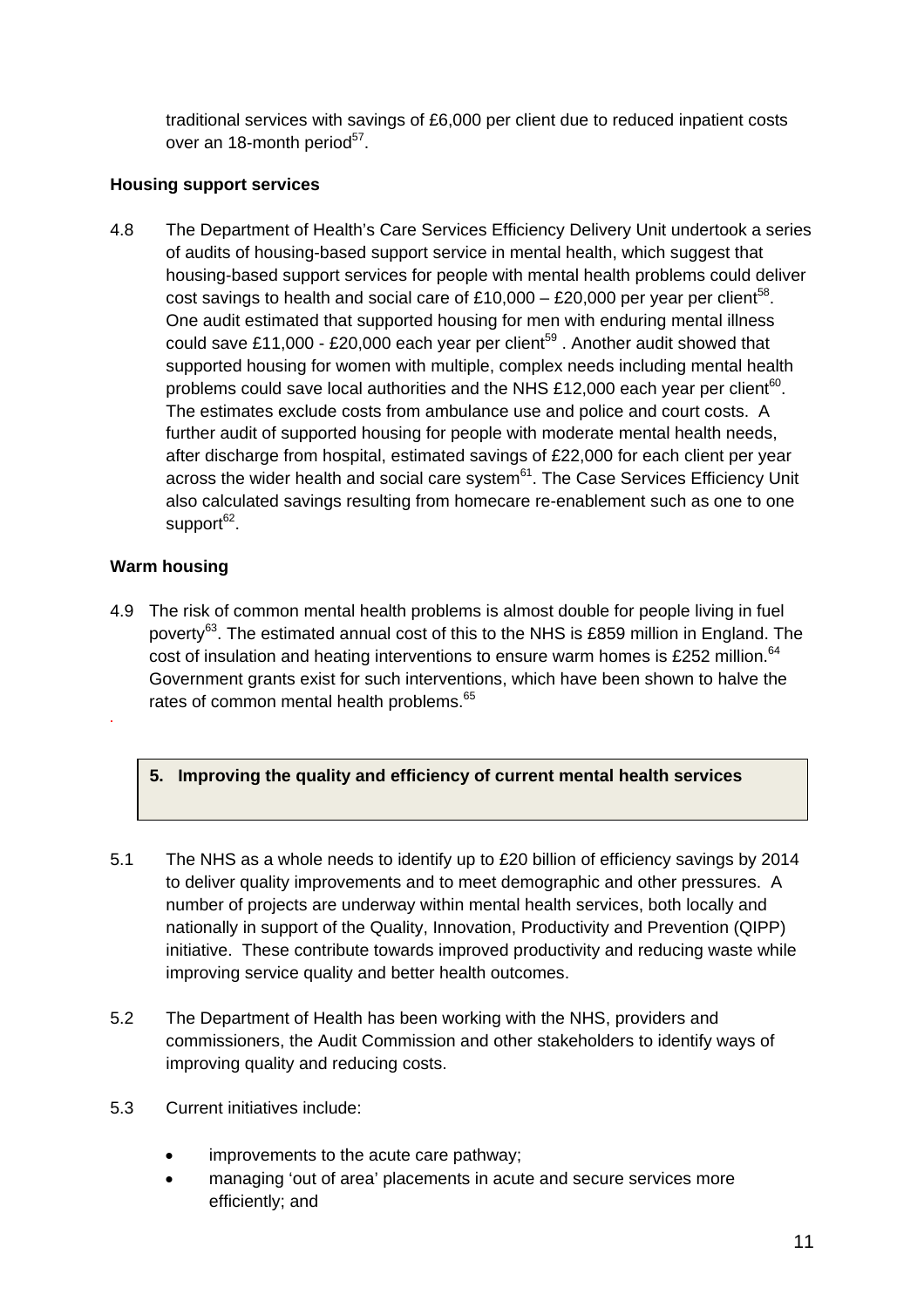• addressing unmet psychological needs in people with medically unexplained symptoms or long term conditions such as diabetes, respiratory illness or heart disease.

# **Improvements to the acute care pathway**

- 5.4 There are examples of innovative practice along the whole of the acute care pathway. An Improvement Tool for providers has been developed within the NHS Confederation. It is based on available data, existing evidence and good practice examples. It supports local health and social care economies to scope potential for improving quality, efficiency and effectiveness; develop focused action plans; and review quality and cost improvements.
- 5.5 In its work with partner organisations on QIPP, the Department of Health analysts have estimated potential savings from improvements in the acute care pathway. This work suggests potential national gross savings of around £224 million per annum by 2014/15. This is based on a reduction in the number of bed days (as a proportion of the number of people with mental health problems) in those PCT areas with the highest bed-day usage (i.e. *above* the upper quartile level) to the quartile level. The analysis does control for various socio-economic factors that explain variation between PCT areas.
- 5.6 Examples of approaches that may help to achieve this reduction include:
	- Improving recognition of mental health problems in primary care to ensure effective early treatment and referral to secondary services where appropriate can reduce the need for inpatient care;
	- Early intervention for people with 'at risk mental states' can also reduce inpatient stays and costs (see paragraph 1.2 above)  $66$ ;
	- Comprehensive use of crisis resolution and home treatment services including medical staffing and medications management to avoid unnecessary hospital admissions [67;](#page-25-60)
	- Reducing the numbers of inappropriate assessments referred to crisis resolution and home treatment teams in order to provide more capacity for home treatment;
	- Alternatives to admission, for example voluntary sector-run crisis houses $^{68}$ , acute day care and investment in peer support workers, which may reduce admissions;
	- Appropriate diversion to and input from other services. It is also important to make sure people get support from the most appropriate agency as speedily as possible in the least restrictive environment. For example, timely assessment and diversion to other services including assertive outreach services and voluntary services as appropriate;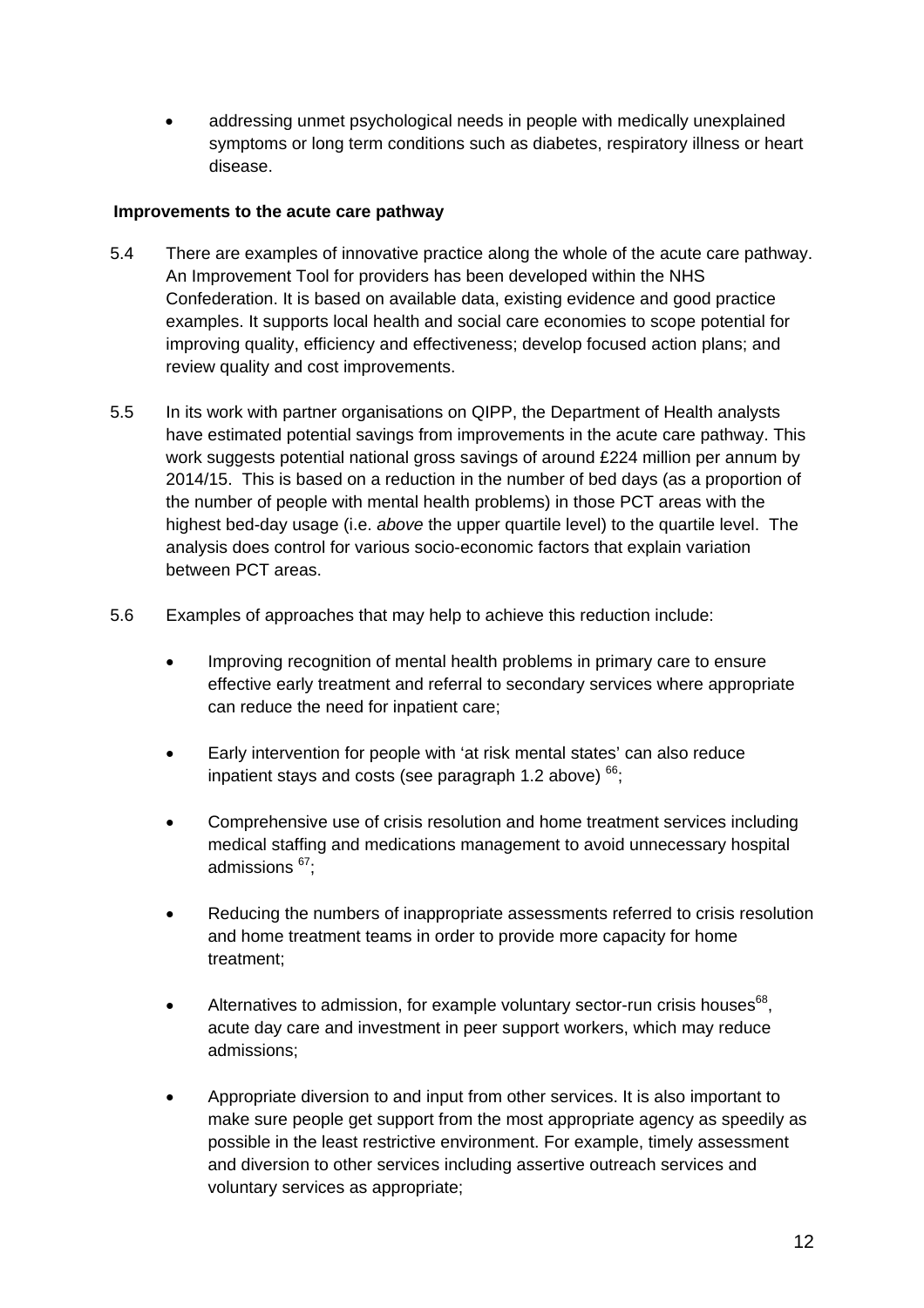- The whole care pathway, especially the inpatient stay, must be effective to avoid unnecessarily long stays in hospital. Sharing best practice, process mapping and Lean Management (or other similar techniques) may help to achieve this $^{69}$ ;
- Ensuring appropriate and balanced capacity across the various elements of inpatient provision, e.g. acute wards, psychiatric intensive care units, low secure beds, and rehabilitation services;
- Reducing delayed discharge through integration of housing options and housing pathways, effective use of supported housing, better access to social housing and the means to act as guarantor or to pay the bond to access private rented accommodation. Working with partner organisations on QIPP, the Department of Health has estimated that local areas could potentially make net savings of around £70m per year from reducing delayed discharges.
- 5.7 These approaches may result in reductions in bed numbers, and in only the more disturbed patients being admitted to or remaining in hospital. This can have an impact on inpatient environments and the quality of care and potentially the number of untoward incidents. It has implications for investment in skills, education and training of staff.
- 5.8 Different approaches may be effective for particular groups and should be considered when commissioning services. For example:
	- Effective approaches and case management in the community for people with personality disorder to reduce frequency and length of inpatient admissions. NICE guidelines also highlight how treatment of conduct disorder can prevent antisocial personality disorder (ASPD), since half of children with conduct disorder develop ASPD as adults  $70$ :
	- Ensuring effective treatment for individuals with co-morbidity of mental illness with alcohol or drug misuse to reduce lengths of stay, readmissions and levels of disturbance on wards; and
	- Ensuring the availability of appropriate specialist services to, for example, individuals with eating disorders, older people with physical health needs, homelessness and other special needs.

#### **Managing 'out of area' placements in acute and secure services more efficiently**

- 5.9 There are several aspects to managing 'out of area' placements more efficiently. They include:
	- reducing unplanned 'out of area' placements; and
	- reducing 'out of area placements' in medium secure services.

#### **Reducing unplanned 'out of area' placements**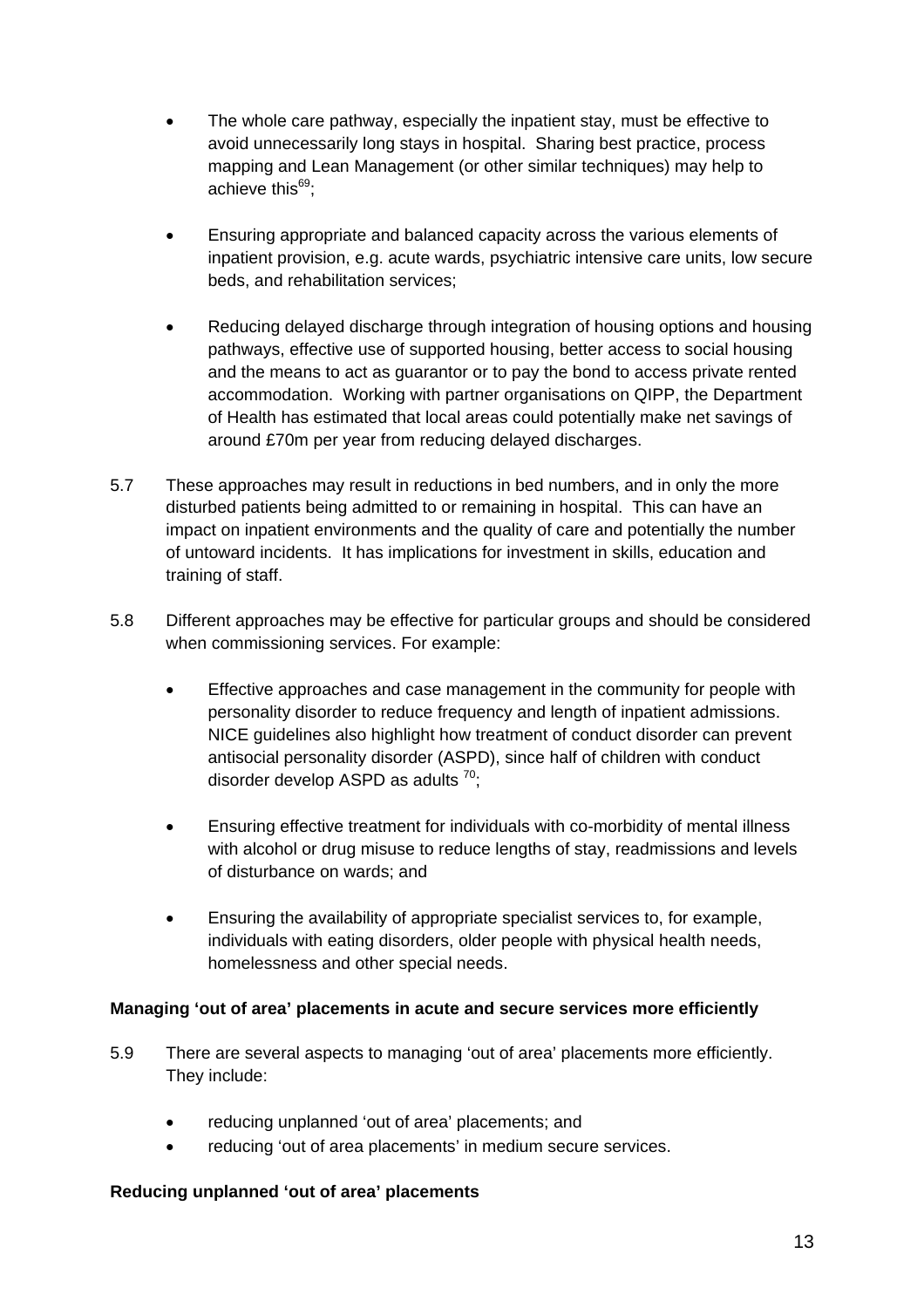- 5.10 Out of area services are placements for people with mental health or social care needs who are using mental health services (often medium-term treatment/ rehabilitation, specialist or long–term care services) outside their home area. Sometimes local services would have been a practical alternative if available at the time of placement or at a later stage.
- 5.11 Being placed out of area can mean that individuals receive care far from their families, friends and familiar surroundings. Lengths of stay may be longer as there is less continuity of care and it can be harder to arrange discharge, so costs can be higher. A number of areas have undertaken work to improve local systems and prevent people having to leave their area to access services. Practical tools, including an implementation kit and briefing materials, are being developed.
- 5.12 Specialist inpatient services for children and young people are in short supply in some areas so that that young people are admitted far away from families and friends, sometimes in out of area placements and sometimes in the private sector. This can be disruptive to their family life, friendships, relationships and education.
- 5.13 An example is included on the NHS Evidence QIPP Collection site<sup>71</sup>. It sets out the benefits of strengthening mental health commissioning in this area across the NHS and local authorities to ensure an approach that takes into account the whole system. A range of evidence of effective commissioning approaches and implementation are also included giving details of improved individual and system outcomes as well as actual and projected savings.

# **Reducing Out of Area placements in medium secure services**

- 5.14 Medium secure services are low volume but high cost. Even a small 1% efficiency improvement/cost reduction in medium secure services could save as much as £5 million nationally. Commissioners in many regions report an increased demand for services, a demand higher than the rate at which patients are currently progressing through the system. To manage the potential for increasing costs we have to manage the increasing demand.
- 5.15 The Department of Health is identifying national best practice, successes and innovations at a local and regional level. Applying this locally will help commissioners develop different approaches across the care pathway to improve patient experience, speed up recovery and reduce the time individuals spend in secure settings. The Department of Health is developing a 'toolkit' to support commissioners and providers. Plans for the toolkit include:
	- Best practice gateway processes, supported by defined admission thresholds and decision-making matrices;
	- Model care pathways which identify expected patient outcomes to support procurement of pathways rather than beds;
	- Communication tool for patients to inform personal decision-making about care and empowerment in a secure system; and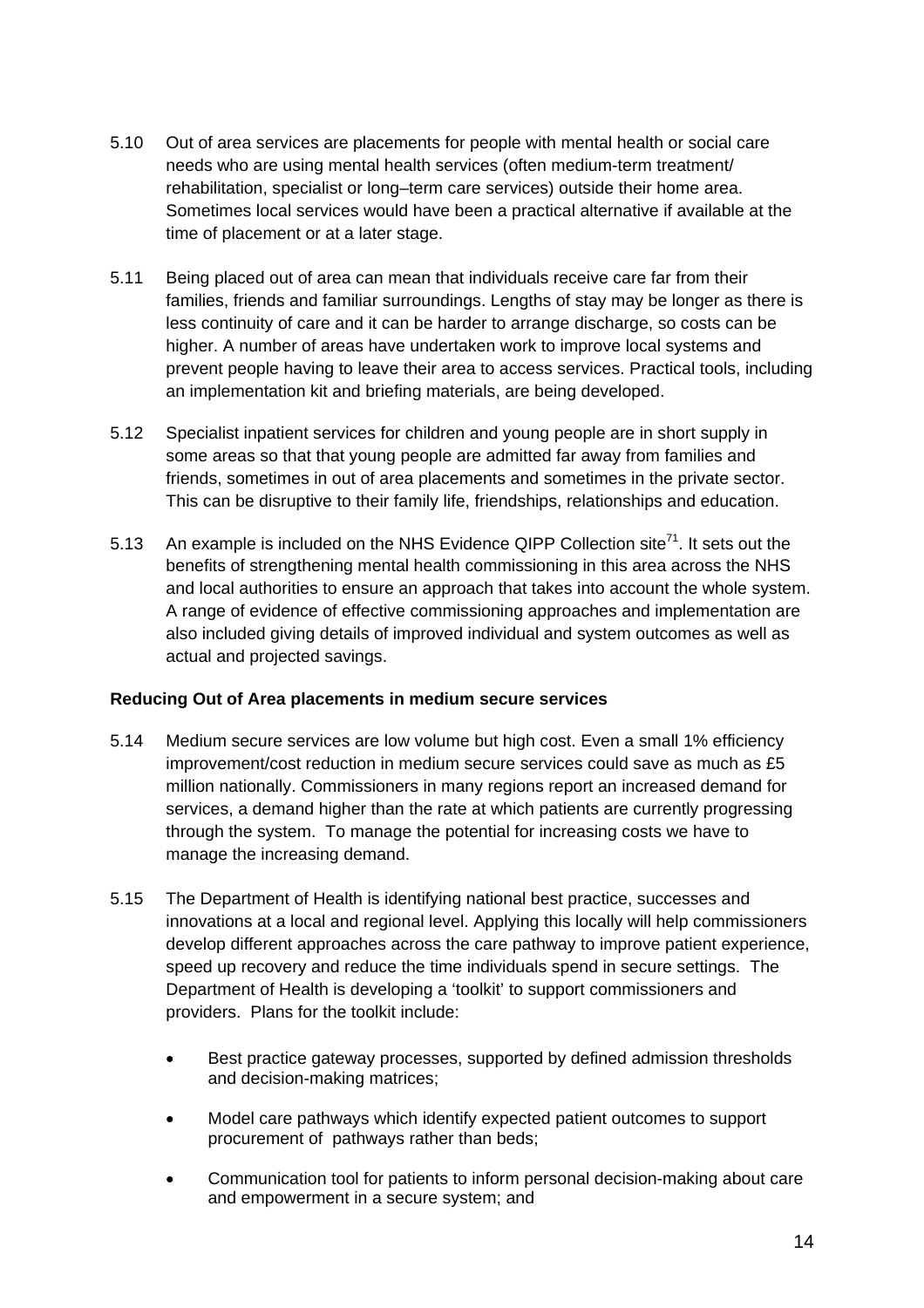- Revised best practice guidance for medium secure services.
- 5.16 Success requires multi-agency/stakeholder co-operation and involvement. High-level engagement with the Ministry of Justice for example, will be critical to achieving the outcomes needed but local level ownership and understanding will be essential for the work to take effect. This work also supports the delivery of the Health & Criminal Justice Board's objectives.

# **Reducing physical and mental co-morbidity**

- 5.17 Physical illness increases the risk of mental health problems. For instance, compared with the general population, people with long term conditions including diabetes, hypertension and coronary artery disease have double the rate of depression  $72$  and those with chronic obstructive pulmonary disease, cerebro-vascular disease and other chronic condition have triple the rate<sup>73</sup>. People with two or more long term physical conditions are seven times more likely to have depression<sup>74</sup>. Meeting the mental health needs of people with physical conditions in primary and secondary care through early treatment of mental illness, and targeted promotion interventions, can both reduce the impact of and prevent development of mental illness in these higher risk groups.
- 5.18 Mental health problems also increase the risk of physical illness. For instance, depression increases the risk of mortality by  $50\%$ <sup>75</sup> and doubles the risk of coronary heart disease in adults<sup>76</sup>. People with schizophrenia and bipolar disorder die on average 16–25 years sooner than the general population.<sup>[77](#page-25-43)</sup>  $^{78}$  They have higher rates of respiratory, cardiovascular and infectious disease and have higher rates of obesity, abnormal lipid levels and diabetes. They are also less likely to benefit from mainstream screening and public health programmes. A range of interventions to promote physical health and reduce health risk behaviour can prevent subsequent physical illness as well as promote wellbeing and recovery. This can lead to significant savings through reduced later service use and other improved outcomes. Such interventions are more effective if introduced early.
- **5.19** Therefore, the physical and mental health interface is where system efficiencies and savings can be found and improvements made across the patient pathway – to both prevent physical illness in those with mental illness and prevent mental illness in those with physical illness. Such approaches also improve outcomes for individuals with co-morbid mental health problems and a range of long-term conditions. These include diabetes, chronic obstructive airways disorder, cardio-vascular disease, and a number of neurological conditions. The Department of Health is undertaking work to gather the most up-to-date evidence and examples of best practice. This will help to inform policy and practice development so that mental health co-morbidity is considered throughout.

# **Early detection and treatment of depression in diabetes**

5.20 Economic modelling based on European data suggests that providing collaborative care to the 432,000 people with depression and type II diabetes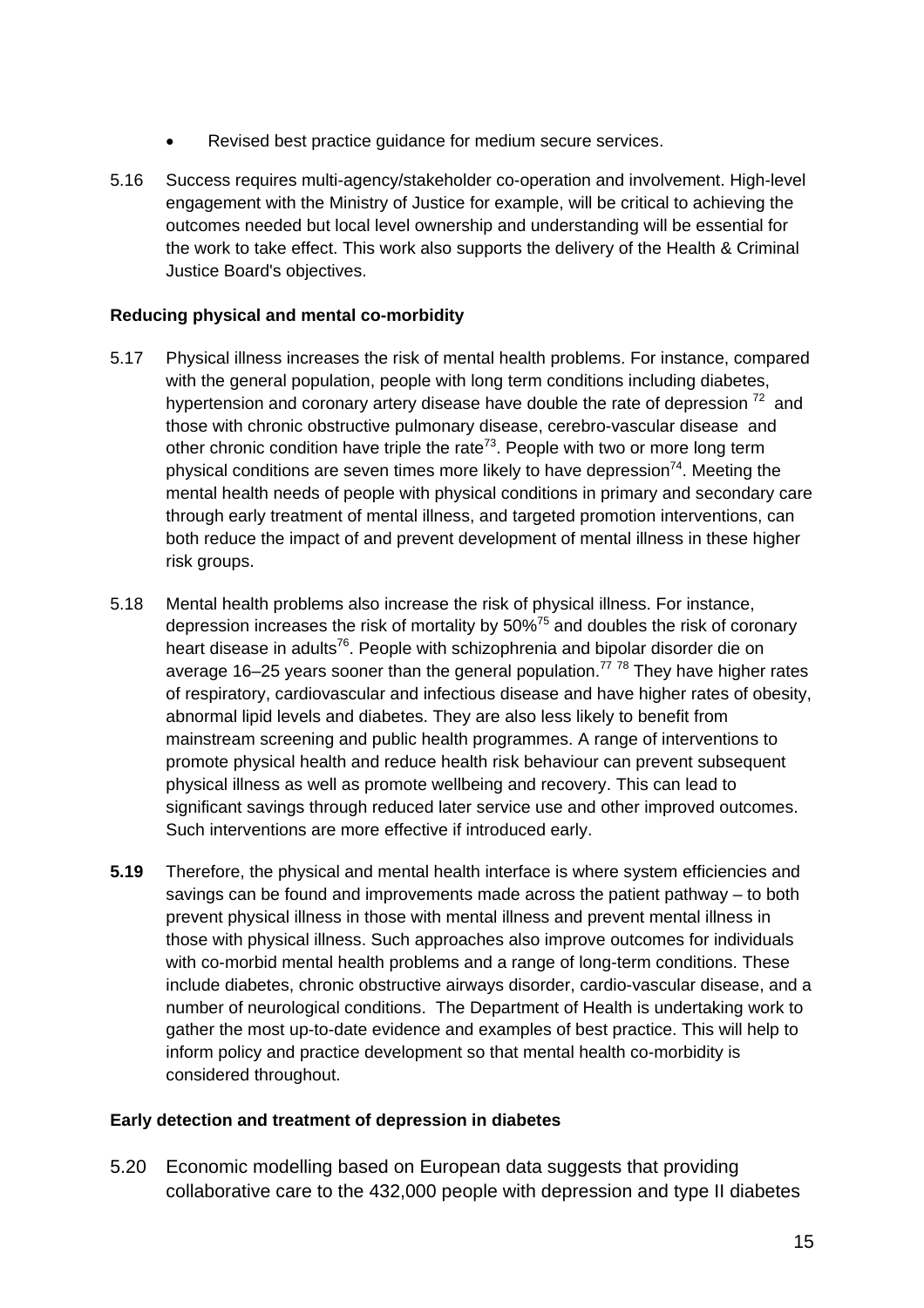might be cost effective<sup>79</sup>. The intervention may cost around £140m but potentially result in net savings to the NHS and Social Care of around £10m and around further £10m from improved productivity. It may also result in around [3](#page-15-0)1,000 Quality Adjusted Life Years  $(QALY)^3$  gained. This is therefore cost effective as benefits are higher than costs. A QALY is valued at £60,000 each. This intervention results in £1.9 billion in QALY gains. These estimates do not include potential savings from averted diabetes complications including the productivity losses due to premature mortality

#### **Medically unexplained symptoms**

 $\overline{a}$ 

- 5.21 Medically unexplained symptoms have a significant economic impact. 22% of all people attending primary care have sub-threshold levels of somatisation disorders and a further 5% of individuals have clinical somatisation disorders<sup>80</sup>. They account for 8% of all prescriptions, 25% outpatient care, 8% inpatient bed days and 5% accident and attendances $81$ . Those with medically unexplained symptoms are 50% more likely to attend primary care and 33% more likely to attend acute secondary care  $^{82}$ . The NHS cost in England amounts to £3.1 billion (2008/9) with a further £5.2 billion attributable to lost productivity and £9.3 billion reduced quality of life. $83$
- 5.22 Estimates given in the IA are based upon the LSE economic modelling. These suggest that an investment in Cognitive Behavioural Therapy approaches of around £70m may result in approximately £180m savings to the NHS and around £60m to the individuals (from improved workforce productivity) in 5 years. Finally, there are potentially around 3,000 QALYs gained from providing Cognitive Behaviour Therapy (CBT) for the around 75,000 people with medically unexplained symptoms

| 2010/11 prices       | 2011/12 | 2012/13 | 2013/14 | 2014/15 | 2015/16 | <b>Total</b> |
|----------------------|---------|---------|---------|---------|---------|--------------|
| <b>Costs</b>         |         |         |         |         |         |              |
| <b>CBT</b> awareness |         |         |         |         |         |              |
| training             | £1m     |         |         |         | ۰       | £1m          |
| <b>CBT</b> cost      | £7m     | £19m    | £37m    |         |         | £63m         |
| Cost of GP time      | £3m     |         |         |         |         | £3m          |
| <b>Total Cost</b>    | £11m    | £19m    | £37m    |         |         | £67m         |
| <b>Savings</b>       |         |         |         |         |         |              |
| GP savings           |         | £1m     | £4m     | £3m     | £2m     | £11m         |
| Prescriptions        |         |         | £1m     | £1m     | £1m     | £3m          |
| Outpatient           |         |         |         |         |         |              |
| consultations        |         | £1m     | £3m     | £3m     | £2m     | £9m          |
| Inpatient treatment  | £4m     | £17m    | £41m    | £36m    | £24m    | £123m        |
| A&E Care             | £1m     | £5m     | £12m    | £10m    | £7m     | £34m         |
| <b>Total Savings</b> | £5m     | £24m    | £61m    | £53m    | £36m    | £179m        |
| <b>Benefits</b>      |         |         |         |         |         |              |

<span id="page-15-0"></span> $3$  Quality adjusted life year (QALY): A year of life adjusted for its quality or its value. A year in perfect health is considered equal to 1.0 QALY. The value of a year in ill health would be discounted. For example, a year bedridden might have a value equal to 0.5 QALY. (Websters New Medical Dictionary 2010)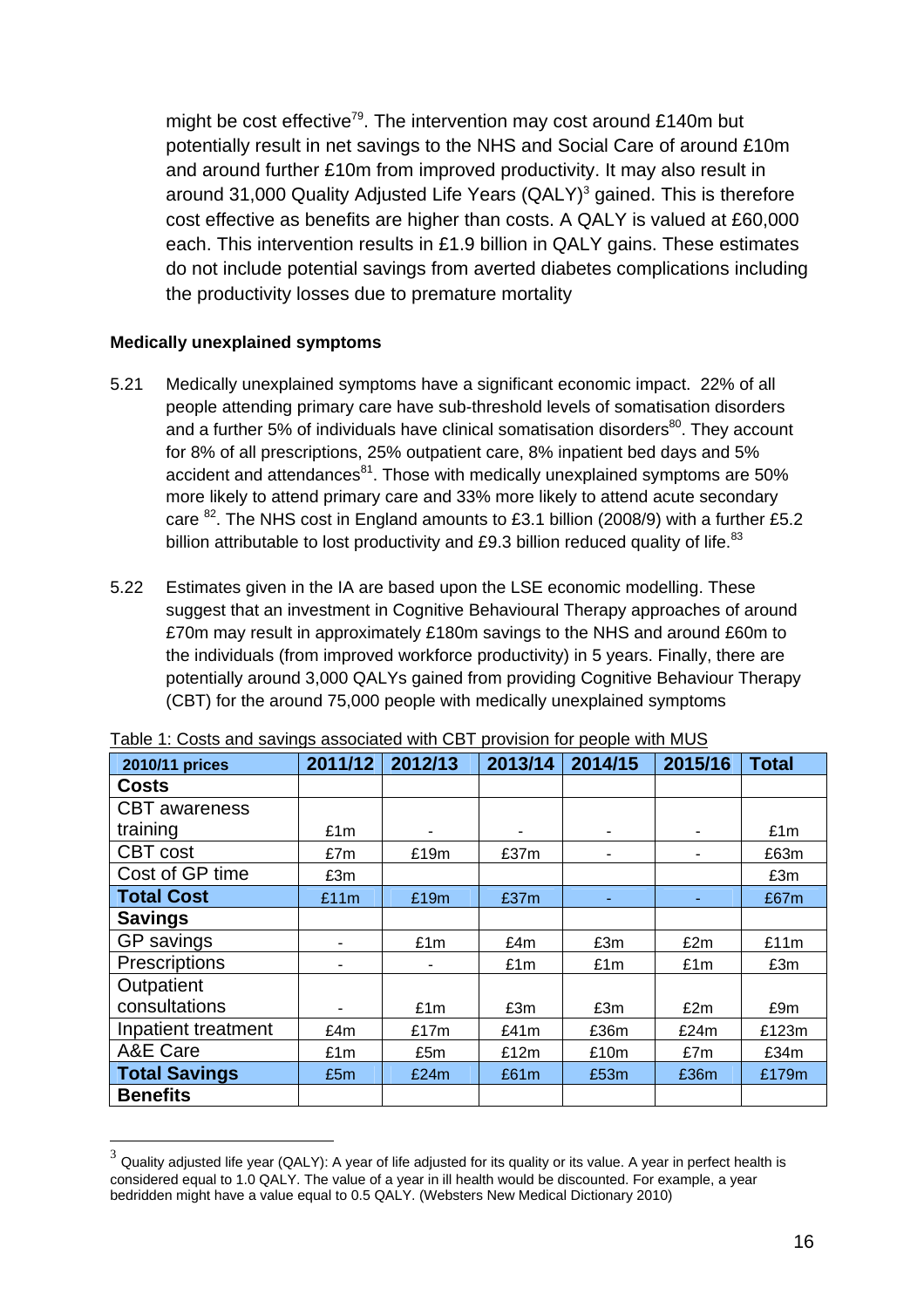| Workforce    |     |     |       |      |      |       |
|--------------|-----|-----|-------|------|------|-------|
| productivity | £2m | £9m | £21m  | £18m | £12m | £61m  |
| QALYs gained | 105 | 414 | 1.014 | 884  | 573  | 2.991 |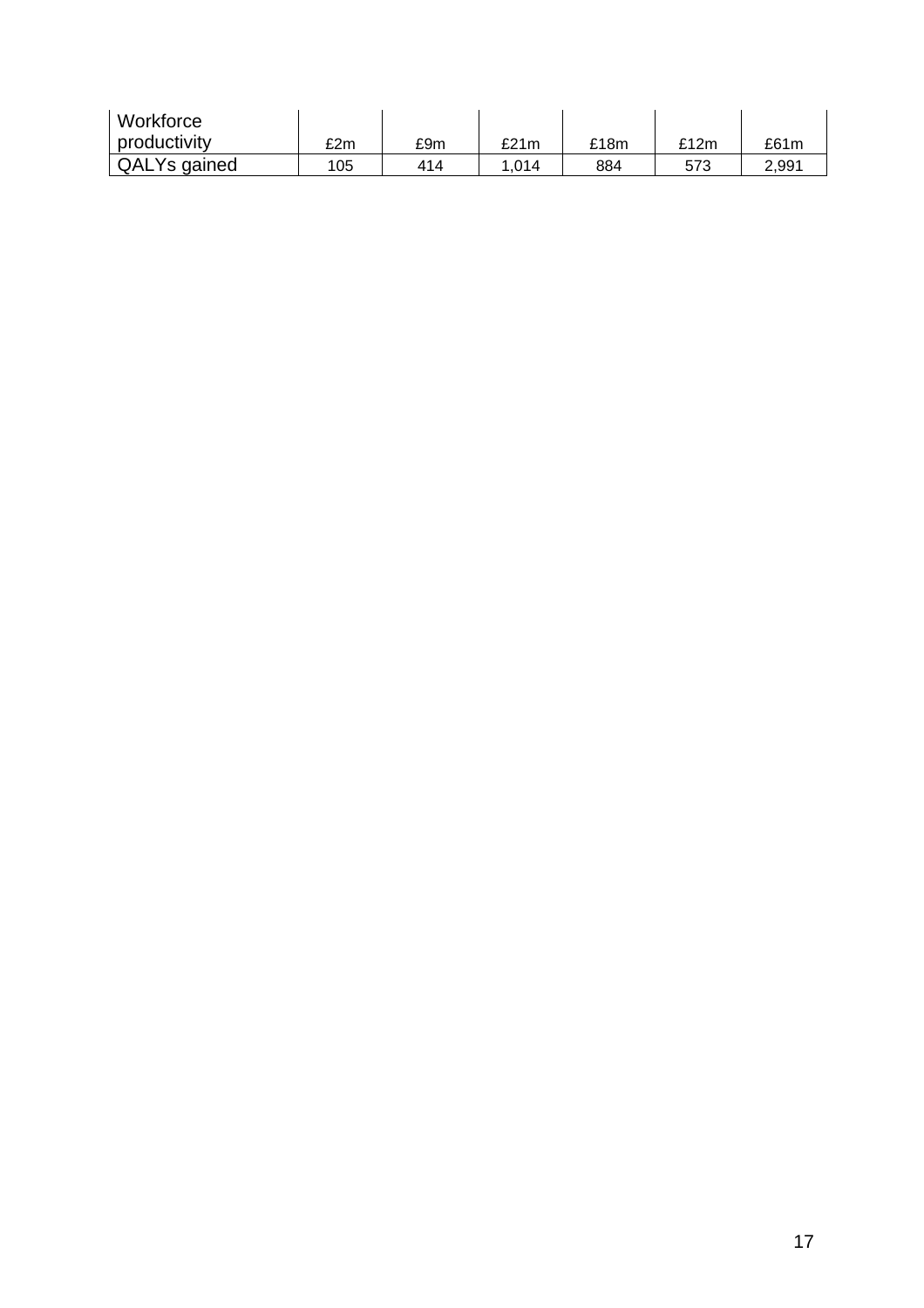# 3. **CONCLUSION**

- 3.1 Mental ill-health costs England more than an estimated £105 billion each year. These costs include costs to the NHS, the costs of reduced educational outcomes, reduced employment and productivity and increased crime, as well the wider impact on reduced quality of life. Mental health problems impact across every part of society and spending by every Government department.
- 3.2 Evidence-based interventions highlight the health and associated economic savings of intervening early as soon as mental illness has arisen, preventing mental illness and promoting mental health. The resulting savings occur in health and across other areas in the short, medium and longer term.
- 3.3 Alongside the range of measures, which can be taken to develop the resilience of whole communities, there is also significant scope for the imaginative re-design of services which support people who live with a mental illness. Services can be safer, more timely, more personalised and increasingly cost effective.
- 3.4 There are further opportunities to improve patient experience, health outcomes and the use of resources by addressing unmet psychological needs, which present as medically unexplained symptoms or as a co-morbidity within long-term conditions.
- 3.5 The benefits to be realised from this economic case work in tandem with the clinical evidence for good mental health and with what people say they want. It makes financial sense to invest in building and maintaining good mental health and resilience for communities, families and individuals and to provide the most effective and affordable services at times when they are needed.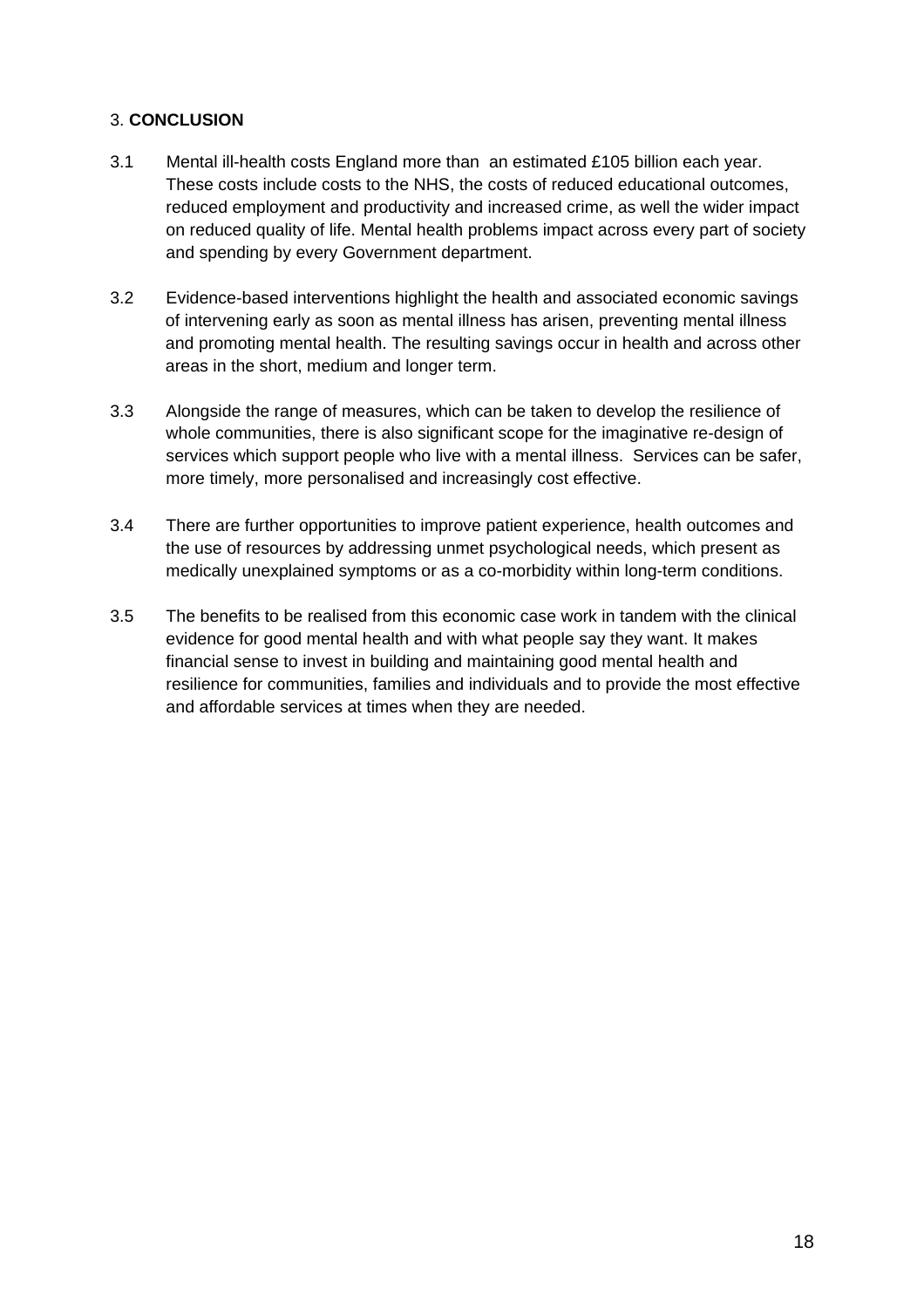# **ANNEX Costs of different mental disorders across the life course**

- **Mental illness during childhood and adolescence** results in UK costs of £11,030 to £59,130 annually per child. $84$
- **Conduct disorder:** Lifetime costs of a one year cohort of children with conduct disorder (6% of the child population) has been estimated at £5.2 billion<sup>85</sup>. Cost of crime attributable to adults who had conduct problems in childhood is estimated at £60 billion a year in England and Wales, of which £22.5 billion a year is attributable to conduct disorder and £37.5 billion a year to sub-threshold conduct disorder.<sup>[86](#page-25-71)</sup>
- **Depression:** Total annual costs of depression in England in 2007 were £7.5 billion, of which health service costs comprised £1.7 billion and lost earnings £5.8 billion.<sup>87</sup> However, this does not include informal care or other public service costs. It has been estimated that lower productivity accounts for a further £1.7–£2.8 billion and human costs for another £9.9–£12.4 billion, bringing the total annual cost of depression to £20.2–23.8 billion a year.
- **Anxiety:** Health service costs of anxiety disorders in 2007 were £1.2 billion. The addition of lost employment brings the total costs to £8.9 billion.<sup>[88](#page-25-73)</sup>
- **Medically Unexplained Symptoms:** Annual NHS cost of MUS in England amount to £3.1 billion (2008/9) with a further £5.2 billion in lost productivity and £9.3 billion reduced quality of life.<sup>[89](#page-25-74)</sup>
- **Schizophrenia:** Total costs of schizophrenia were approximately £6.7 billion per year in England in 2004–05 $^{90}$ . Cost of treatment and care was £2 billion, annual costs of welfare benefits were £570 million and the cost to families of informal care and private expenditure amounted to £615 million. Costs of lost productivity due to unemployment, absence from work and premature mortality were £3.4 billion.
- **Dementia:** Total annual UK costs of dementia are £17 billion.<sup>91</sup> Accommodation accounted for 41% of the total, health services eight per cent, social care services 15% and estimated costs for informal care support and lost employment 36%. Numbers with dementia in England are predicted to rise from 680,000 in 2007 to 1.01 million people by 2051.. Long-term care for older people with cognitive impairment in England could rise from £5.4 billion to £16.7 billion between 2002 and 2031.
- Suicide: Average cost per suicide is £1.7 million in England<sup>92</sup>, £1.3 million in Scotland<sup>[93](#page-25-30)</sup> and £1.5 million in Ireland<sup>94</sup>.
- **Alcohol misuse** is estimated to cost the health service £2.7 billion every year and results in output losses of £6.0-7.3 billion due to sickness absence, reduced employment and premature death while annual cost of alcohol related crime and disorder is £9-15 billion<sup>95</sup>. Total cost of alcohol misuse is estimated at £17.7–£25.1 billion a year, which includes costs of treating alcohol-related disorders and disease, crime and anti-social behaviour, loss of productivity in the workplace and social support for people who misuse alcohol and their families.
- **Smoking:** Annual direct cost of smoking to the NHS is £5.2 billion<sup>96</sup> with smoking responsible for 462,900 hospital admissions in 2008/9.[97](#page-25-20) Almost half of total tobacco consumption is by those with mental disorder $98$ .
- **Inequality:** Annual cost of inequality in England has been estimated as £56-68 billion<sup>99</sup>.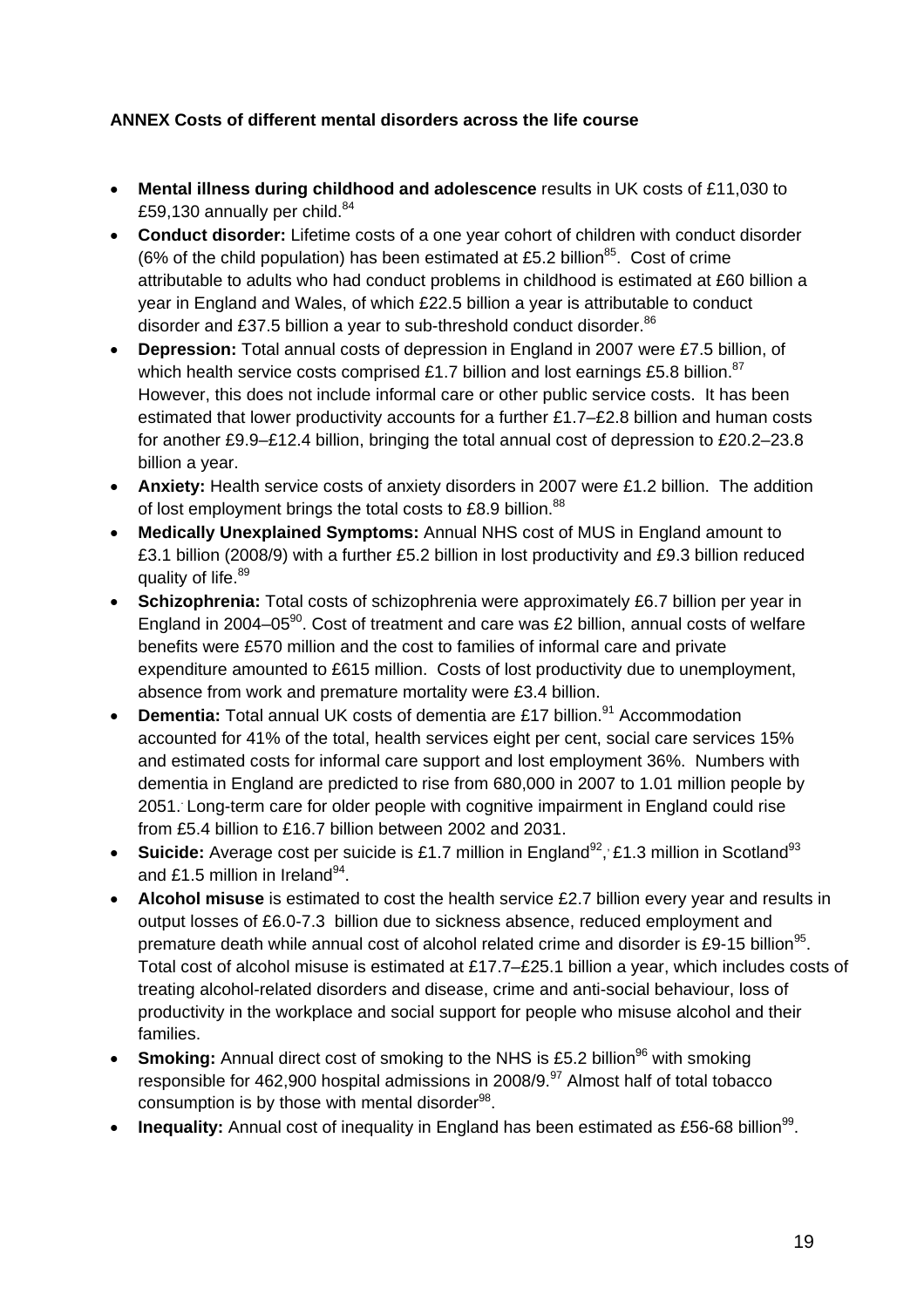# **REFERENCES**

 $\overline{a}$ <sup>1</sup> World Health Organisation (2008) Global burden of disease report [http://www.who.int/healthinfo/global\\_burden\\_disease/estimates\\_country/en/index.htmlhttp://](http://www.who.int/healthinfo/global_burden_disease/estimates_country/en/index.html) www.who.int/healthinfo/global\_burden\_disease/estimates\_country/en/index.html

 $2$  Centre for Mental Health (2010) The Economic and Social Costs of Mental Health Problems in 2009/10.

[http://www.centreformentalhealth.org.uk/pdfs/Economic\\_and\\_social\\_costs\\_2010.pdf](http://www.centreformentalhealth.org.uk/pdfs/Economic_and_social_costs_2010.pdf)

 $3$  Department of Health (2010) Programme budgeting tools and data [http://www.dh.gov.uk/en/Managingyourorganisation/Financeandplanning/Programmebudgeti](http://www.dh.gov.uk/en/Managingyourorganisation/Financeandplanning/Programmebudgeting/DH_075743) [ng/DH\\_075743](http://www.dh.gov.uk/en/Managingyourorganisation/Financeandplanning/Programmebudgeting/DH_075743) 

 $4$  McCrone P, Dhanasiri S, Patel A et al (2008). Paying the price: the cost of mental health care in England to 2026. London: King's Fund.

5 Mangalore R, Knapp M (2007) Cost of schizophrenia in England, *Journal of Mental Health Policy and Economics*, 10, 23-41

 $6$  Knapp M, Prince M, Albanese E et al (2007) Dementia UK: A Report into the Prevalence and Cost of Dementia, Alzheimer's Society, London

 $7$  Bermingham S, Cohen A, Hague J, Parsonage M (in press) The cost of somatisation among the working-age population in England for the year 2008/09 *Mental Health in Family Medicine*

<sup>8</sup> Herrman HS, Saxena S, Moodie R (Eds). (2005). Promoting Mental Health: Concepts, Emerging Evidence, Practice. A WHO Report in collaboration with the Victorian Health Promotion Foundation and the University of Melbourne. Geneva: World Health Organization. [www.who.int/mental\\_health/evidence/MH\\_Promotion\\_Book.pdf](http://www.who.int/mental_health/evidence/MH_Promotion_Book.pdf)

 $9$  Lyubomirsky S, King, Diener E (2005). The benefits of frequent positive affect: does happiness lead to success? *Psychological Bulletin*, 131:803-855.

10 Keyes CLM (2007). Promoting and protecting mental health as flourishing. *American Psychologist*, 62:1-14.

 $11$  Barry M, Friedli L (2008). The influence of social, demographic and physical factors on positive mental health in children, adults and older people: State of science review. Foresight SR-B3 v1 stage 1. Foresight. Mental Capital and Wellbeing: Meeting the challenge of the 21st century. The Government Office for Science, London.

 $12$  McCrone P, Dhanasiri S, Patel A et al (2008). Paying the price: the cost of mental health care in England to 2026. London: King's Fund.

<sup>13</sup> Naylor C, Bell A. (2010) Mental Health and the Productivity Challenge: Improving value and quality for money. London Kings Fund)

<sup>14</sup> King's Fund (2010) How to deliver high quality, patient- centred, cost- effective care. Consensus solutions from the voluntary sector. London

<sup>15</sup> NICE (2009) Antisocial personality disorder, treatment, management and prevention CG77 <http://guidance.nice.org.uk/CG77>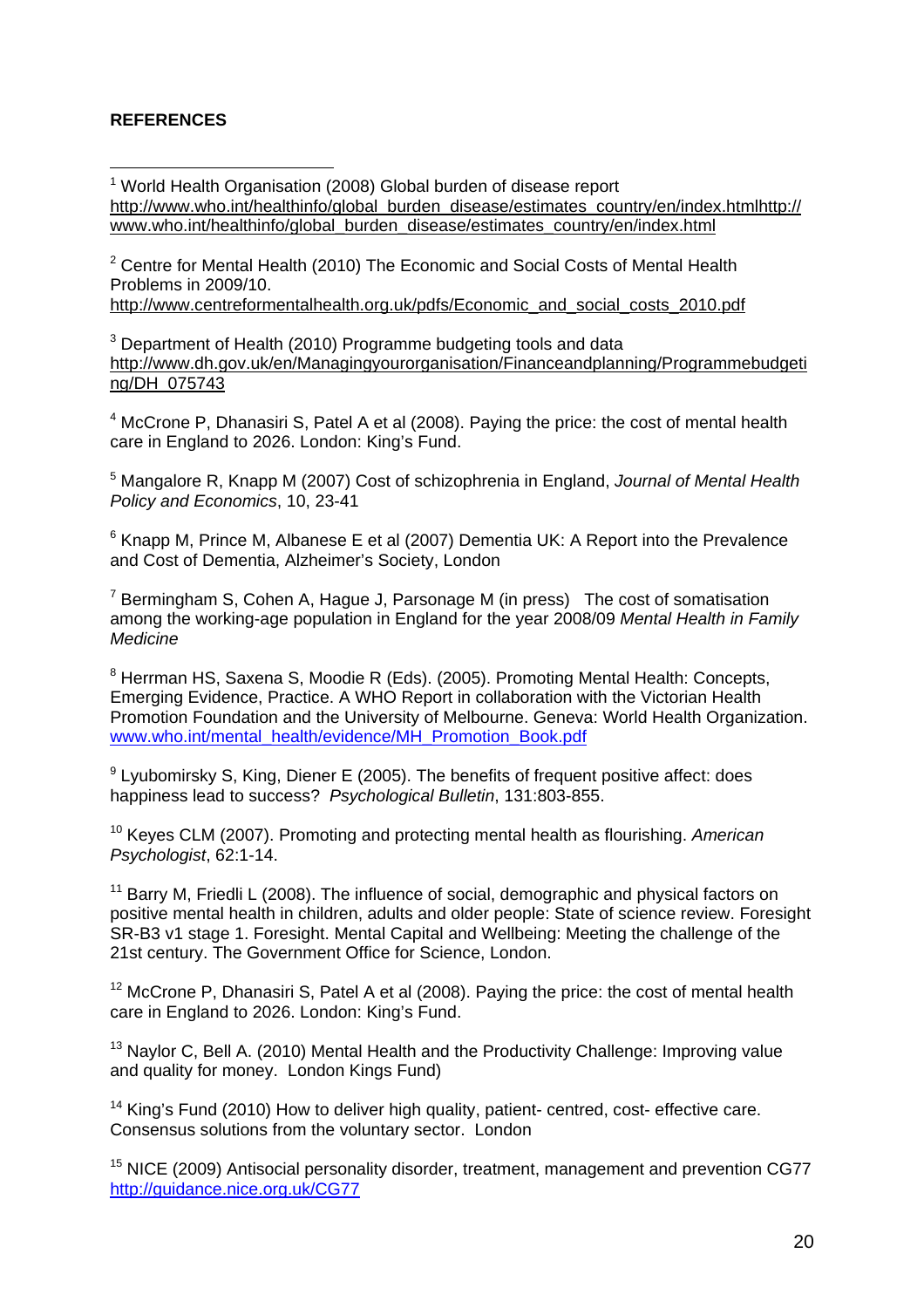<sup>16</sup> Ferrgusson DM, Horwood LJ, Ridder EM (2005). Show me the child at seven: the consequences of conduct problems in childhood for psychosocial functioning in adulthood. *J Child Psychol Psychiatry*, 46, 837-49.

 $\overline{a}$ 

<sup>17</sup> Sainsbury Centre for Mental Health (SCMH) (2009). The chance of a lifetime. Preventing early conduct problems and reducing crime. [http://www.scmh.org.uk/pdfs/chance\\_of\\_a\\_lifetime.pdf](http://www.scmh.org.uk/pdfs/chance_of_a_lifetime.pdf)

<sup>18</sup> Dretzke J, Davenport C, Frew E et al (2009). The clinical effectiveness of different parenting programmes for children with conduct problems: a systematic review of randomised controlled trials. *Child and Adolescent Psychiatry and Mental Health*. http:// www.ncbi.nlm.nih.gov/pmc/articles/ PMC2660289/

19 Knapp M, McDaid D, Parsonage M (editors) (in press). *Mental health promotion and mental illness prevention: The economic case*. PSSRU, London School of Economics and Political Science.

 $20$  McGorry PD, Yung AR, Phillips LJ et al (2002). Randomized controlled trial of interventions designed to reduce the risk of progression to first-episode psychosis in a clinical sample with subthreshold symptoms. *Archives of General Psychiatry* 59, 921–928.

 $21$  McGlashan TH, Zipursky RB, Perkins D et al (2006). Randomized, double-blind trial of olanzapine versus placebo in patients prodromally symptomatic for psychosis. *American Journal of Psychiatry* 163, 790–799.

22 Department of Health (2008) *Safe, Sensible, Social – Consultation on further action: Impact Assessments.* Department of Health: London

 $23$  Kaner E, Beyer F, Dickinson H et al (2007) Brief interventions for excessive drinkers in primary health care settings. Cochrane Database of Systematic Reviews 2007, Issue 2. Art No.: CD004148 DOI: 10.1002/14651858.CD004148.pub3.

24 Knapp M, McDaid D, Parsonage M (editors) (in press) *Mental health promotion and mental illness prevention: The economic case*. PSSRU, London School of Economics and Political Science.

 $25$  Michie S, Williams S (2003) Reducing work-related psychological ill health and sickness absence: a systematic literature review. Occupational and Environmental Medicine 60:3–9.

<sup>26</sup> Van der Klink JJL, Blonk RWB, Schene AH, Van Dijk FJH (2003), Reducing long term sickness absence by an activating intervention in adjustment disorder: a cluster randomised control trial. *Journal of Occupational and Environmental Medicine*, 60, 429-437.

27 Knapp M, McDaid D, Parsonage M (editors) (in press) *Mental health promotion and mental illness prevention: The economic case*. PSSRU, London School of Economics and Political Science.

 $28$  Payton J. Weissberg RP, Durlak JA et al (2008). The positive impact of social and emotional learning for kindergarten to eight-grade students: Findings from three scientific reviews. Chicago, IL: Collaborative for Academic, Social, and Emotional Learning. http://www.casel. org/downloads/PackardES.pdf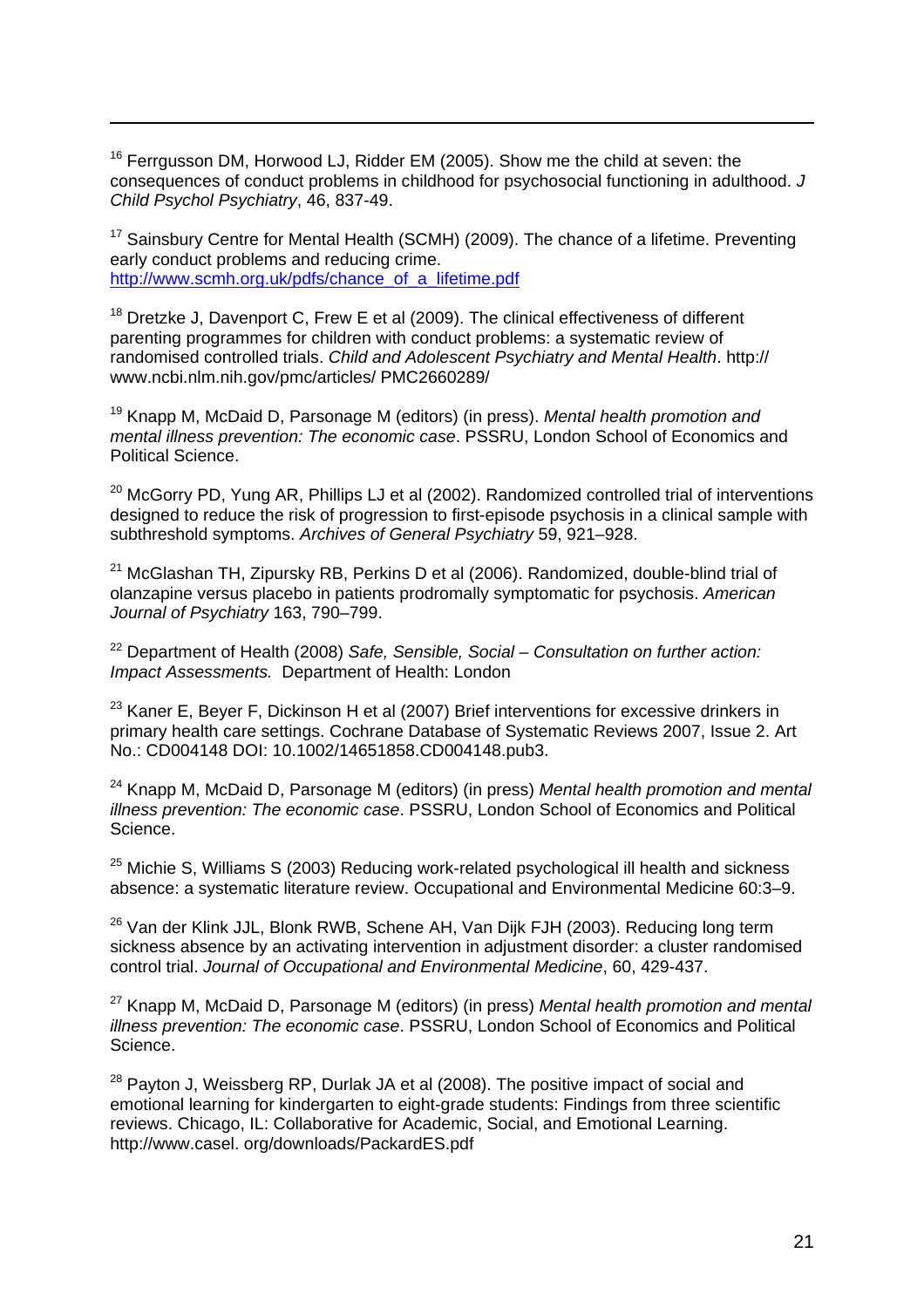<sup>29</sup> Durlak in press Durlak JA, Weissberg RP, Dymnick AB et al (in press). The impact of enhancing student's social and emotional learning: A meta-analysis of school-based universal interventions. *Child Development.* 

30 Knapp M, McDaid D, Parsonage M (editors) (in press) *Mental health promotion and mental illness prevention: The economic case*. PSSRU, London School of Economics and Political Science.

31 Knapp M, McDaid D, Parsonage M (editors) (in press) *Mental health promotion and mental illness prevention: The economic case*. PSSRU, London School of Economics and Political Science.

32 Knapp M, McDaid D, Parsonage M (editors) (in press) *Mental health promotion and mental illness prevention: The economic case*. PSSRU, London School of Economics and Political Science.

<sup>33</sup> Karoly LA, Kilburn RA, Cannon JS (2005). Early childhood interventions: Proven results, future promises. Available: http://www.rand.org/pubs/monographs/MG341

<sup>34</sup> Department for Communities and Local Government DCLG (2006) Anti-social behaviour Family Support Projects: An evaluation of six pioneering projects. Department for Communities and Local Government. London

<sup>35</sup> Multidimensional Treatment Foster Care in England (2010) <http://www.mtfce.org.uk/>

36 Drake E, Aos S, Miller M (2009) *Evidence-based public policy options to reduce crime and criminal justice costs.* Olympia, WA: Washington State Institute for Public Policy.

 $37$  Brugha TS, Welch S, et al (2005) Primary group size, social support, gender and future mental health status in a prospective study of people living in private households throughout GB.*Psych. Med*. **35**(5):705–14.

 $38$  Brown S, Nesse R M, Vonokur AD, Smith DM (2003) Providing social support may be more beneficial than receiving It: Results from a prospective study of mortality. *Psychological Science*,**14**(4), 320–327.

 $39$  Knapp M, Bauer A, Perkind M, Snell T (2010) Building community capacity: making an economic case. PSSRU Discussion paper 2772 [www.pssru.ac.uk/pdf/dp2772.pdf](http://www.pssru.ac.uk/pdf/dp2772.pdf)

<sup>40</sup> Knapp M, Bauer A, Perkind M, Snell T (2010) Building community capacity; making an economic case. PSSRU Discussion paper 2772 [www.pssru.ac.uk/pdf/dp2772.pdf](http://www.pssru.ac.uk/pdf/dp2772.pdf)

<sup>41</sup> NICE (2009) Promoting mental wellbeing through productive and healthy working conditions<http://www.nice.org.uk/nicemedia/pdf/PH22Guidance.pdf>

<sup>42</sup> Mills P, Kessler R, Cooper J, Sullivan S (2007). Impact of a health promotion program on employee health risks and work productivity. *American Journal of Health Promotion* 22(1), 45-53

43 Knapp M, McDaid D, Parsonage M (editors) (in press) *Mental health promotion and mental illness prevention: The economic case*. PSSRU, London School of Economics and Political Science. In press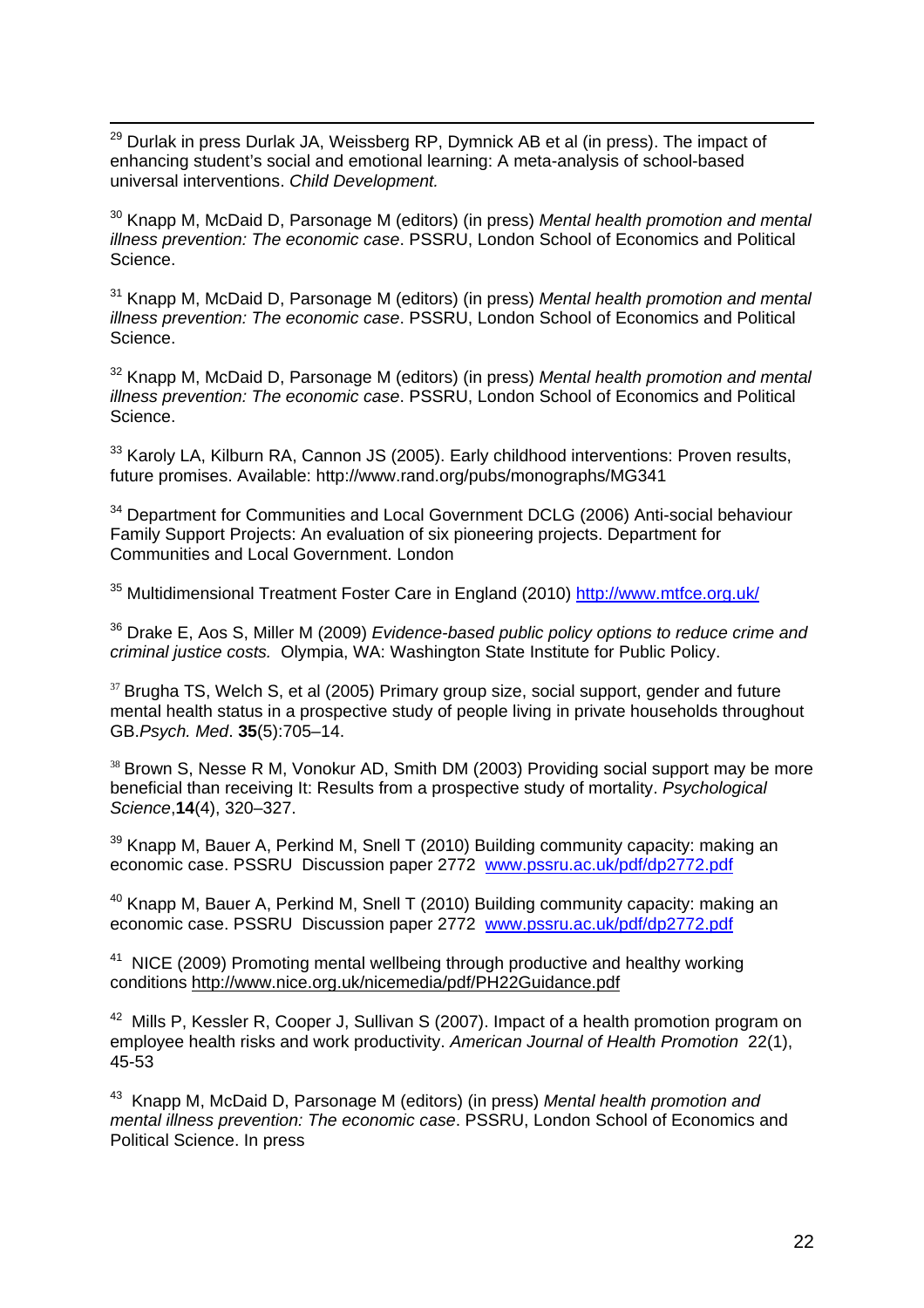44 Kennelly B, Ennis J, O'Shea E (2005) Economic cost of suicide and deliberate self-harm. Reach Out: National Strategy for Action on Suicide Prevention 2005–2014.Dublin, Republic of Ireland: Department of Health and Children.

45 Knapp M, McDaid D, Parsonage M (editors) (in press) *Mental health promotion and prevention: the Economic Case*. PSSRU, London School of Economics and Political Science.

<sup>46</sup> Knapp M, McDaid D, Parsonage M (editors) (in press) *Mental health promotion and prevention: The economic case*. PSSRU, London School of Economics and Political Science.

 $47$  Jenkins R, Bhugra D, Bebbington P, Brugha T, et al (2008). Debt, income and mental disorder in the general population. *Psychological Medicine* 38, 1485-1494.

48 Knapp M, McDaid D, Parsonage M (editors) (in press) *Mental health promotion and prevention: The economic case*. PSSRU, London School of Economics and Political Science.

49 Cacioppo J, Hughes M, Waite LJ, Hawkley LC, Thisted RA (2006) Loneliness as a specific risk factor for depressive symptoms: cross-sectional and longitudinal analyses. *Psychology and Aging*, 21(1), 140-151.

50 McCusker J, Cole M, Ciampi A, Latimer E, Windholz S, Belzile E (2007) Major depression in older medical inpatients predicts poor physical and mental health status over 12 months. *General Hospital Psychiatry*, 29(4), 340-348.

51 O´Luanaigh C, Lawlor B (2008) Loneliness and the health of older people, *International Journal Of Geriatric Psychiatry* Doi: 10.1002/gps.2054

52 Wilson RS, Krueger KR, Arnold SE et al (2007) Loneliness and risk of Alzheimer Disease. *Archives of General Psychiatry*, 64, 234-240.

<sup>53</sup> Knapp M. Henderson C, Perkins M, Roman A (2009) Brighter Futures Group final report (unpublished). Maidstone: Kent County Council.

54 Sharac J, McCrone P, Clement S, Thornicroft G (in press) The economic impact of mental health stigma and discrimination: A systematic review. Epidemiologia Psichiatria Sociale

<sup>55</sup> McCrone P, Knapp M, Henri M, et al (2010) The economic impact of initiatives to reduce stigma: demonstration of a modelling approach. *Epidemiologia e Psichiatria Sociale,* 19(2), 131-9

<sup>56</sup> Bond G, Drake R, Becker, D. (2008). An update on randomized controlled trials of evidence-based supported employment. *Psychiatric Rehabilitation Journal, 31*, 280-290.

57 Burns T, Catty J, White S, *et al* (2009) The impact of supported employment and working on clinical and social functioning: results of an international study of Individual Placement and Support. *Schizophrenia Bulletin*, 35, 949–958.

<sup>58</sup> Care Services Efficiency Delivery (2010) Support related housing good practice examples. <http://www.csed.dh.gov.uk/supportRelatedHousing/?parent=5322&child=5324>

<sup>59</sup> Care Services Efficiency Delivery (2010) Support related housing good practice examples. [http://www.csed.dh.gov.uk/\\_library/Resources/CSED/CSEDProduct/nextstep01.pdf](http://www.csed.dh.gov.uk/_library/Resources/CSED/CSEDProduct/nextstep01.pdf)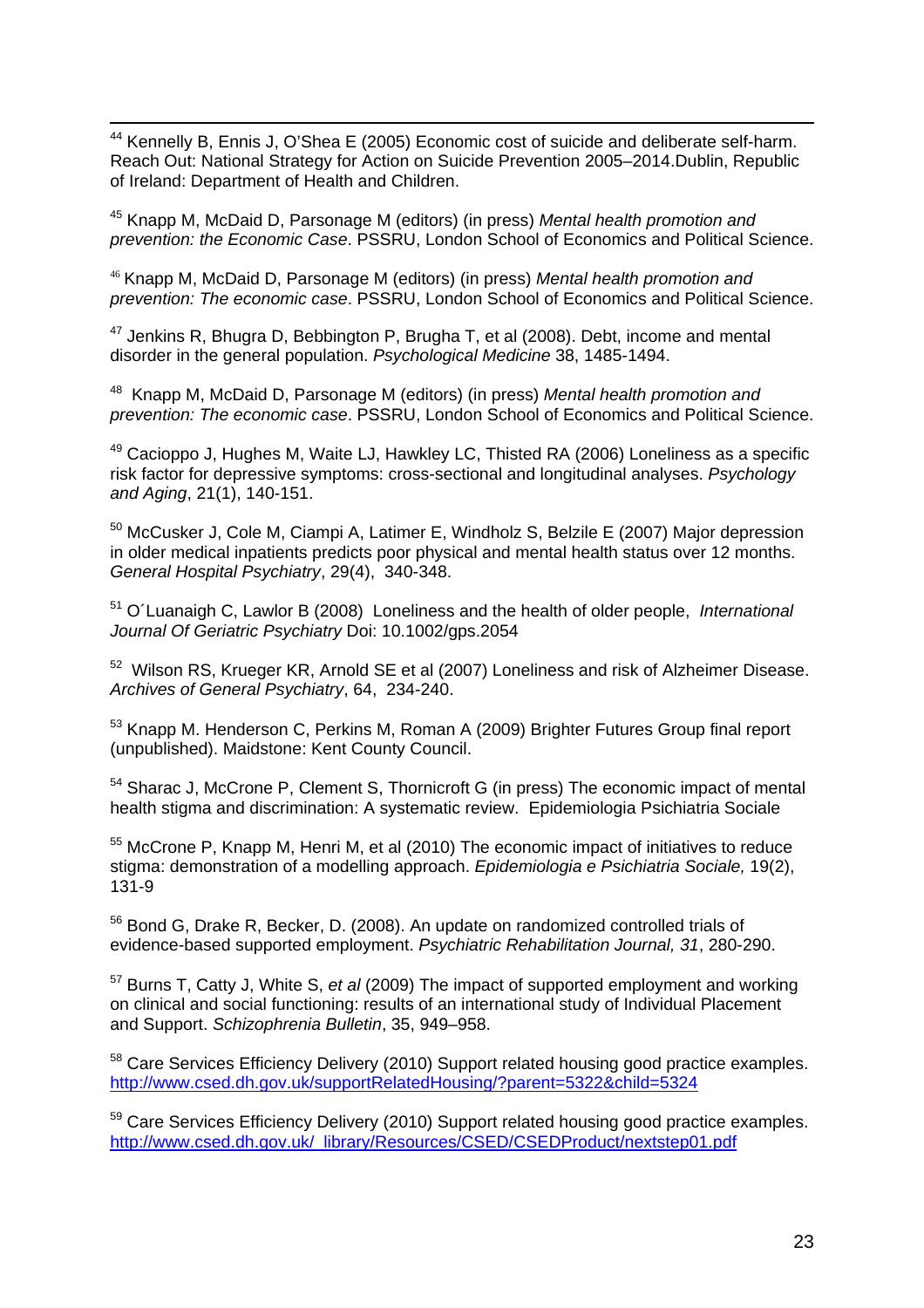<sup>60</sup> Care Services Efficiency Delivery (2008), Support related housing good practice examples: Hestia Project, DH, available at:

[http://www.dhcarenetworks.org.uk/\\_library/Resources/CSED/CSEDProduct/hestia01.pdf](http://www.dhcarenetworks.org.uk/_library/Resources/CSED/CSEDProduct/hestia01.pdf)

**61** 

Care Services Efficiency Delivery (2008), *Support Related Housing Good Practice Examples, St. Stephens Project,* DH, available at: [http://www.csed.dh.gov.uk/\\_library/Resources/CSED/CSEDProduct/ststephens01.pdf](http://www.csed.dh.gov.uk/_library/Resources/CSED/CSEDProduct/ststephens01.pdf)

<sup>62</sup> Department of Health (2010) Care Services Efficiency Delivery. Homecare re-ablement prospective longitudinal study final report.

http://www.csed.dh.gov.uk/\_library/Resources/CSED/CSEDProduct/HRT/HRA\_Prospective Longitudinal\_Study\_Nov20101.pdf

 $63$  Harris J, Hall J, Meltzer H et al, (2010) Health, mental health and housing conditions in England. National Centre for Social Research. ISBN 978-1-907236-05-01

 $64$  CIEH (2008) Good housing leads to good health. A tool kit for environment health practitioners.

http://www.cieh/org/uploadedFiles/Core/Policy/Housing/Good\_Housing\_leads\_to [\\_Good\\_Health\\_2008.pdf](http://www.cieh/org/uploadedFiles/Core/Policy/Housing/Good_Housing_leads_to _Good_Health_2008.pdf)

<sup>65</sup> Green G and Gilbertson J (2008) Warm Front, Better Health: Health Impact Evaluation of the Warm Front Scheme. Sheffield: Centre for Regional, Economic and Social Research, Sheffield Hallam University

<sup>66</sup> Valmaggia LR, McCrone P, Knapp M (2009). Economic impact of early intervention in people at high risk of psychosis *Psychological Medicine*, 1-10.

<sup>67</sup> Helping people through mental health crisis: The role of Crisis Resolution and Home Treatment services", National Audit Office, 7 December 2007.

68 Howard LM, Flach C, Leese M, Byford S et al (2010) The effectiveness and cost effectiveness of admissions to women's crisis houses compared with traditional psychiatric wards – a pilot patient preference randomized controlled trial. *Br J Psychiatry,* 197, s32-s40.

 $69$  Organisational Change – a review for healthcare managers, professionals and researchers Isles and Sutherland NCCSDO May 2001.

 $70$  NICE (2009) Antisocial personality disorder, treatment, management and prevention CG77 <http://guidance.nice.org.uk/CG77>

<sup>71</sup> QIPP evidence site

(<http://www.library.nhs.uk/qipp/ViewResource.aspx?resID=330553&tabID=289&catID=15068>

 $72$  NICE (2009) Depression in adults with a chronic physical health problem: treatment and management http://www.nice.org.uk/nicemedia/pdf/ CG91FullGuideline.pdf

 $73$  NICE (2009) Depression in adults with a chronic physical health problem: treatment and management http://www.nice.org.uk/nicemedia/pdf/ CG91FullGuideline.pdf

 $74$  NICE (2009) Depression in adults with a chronic physical health problem: treatment and management http://www.nice.org.uk/nicemedia/pdf/ CG91FullGuideline.pdf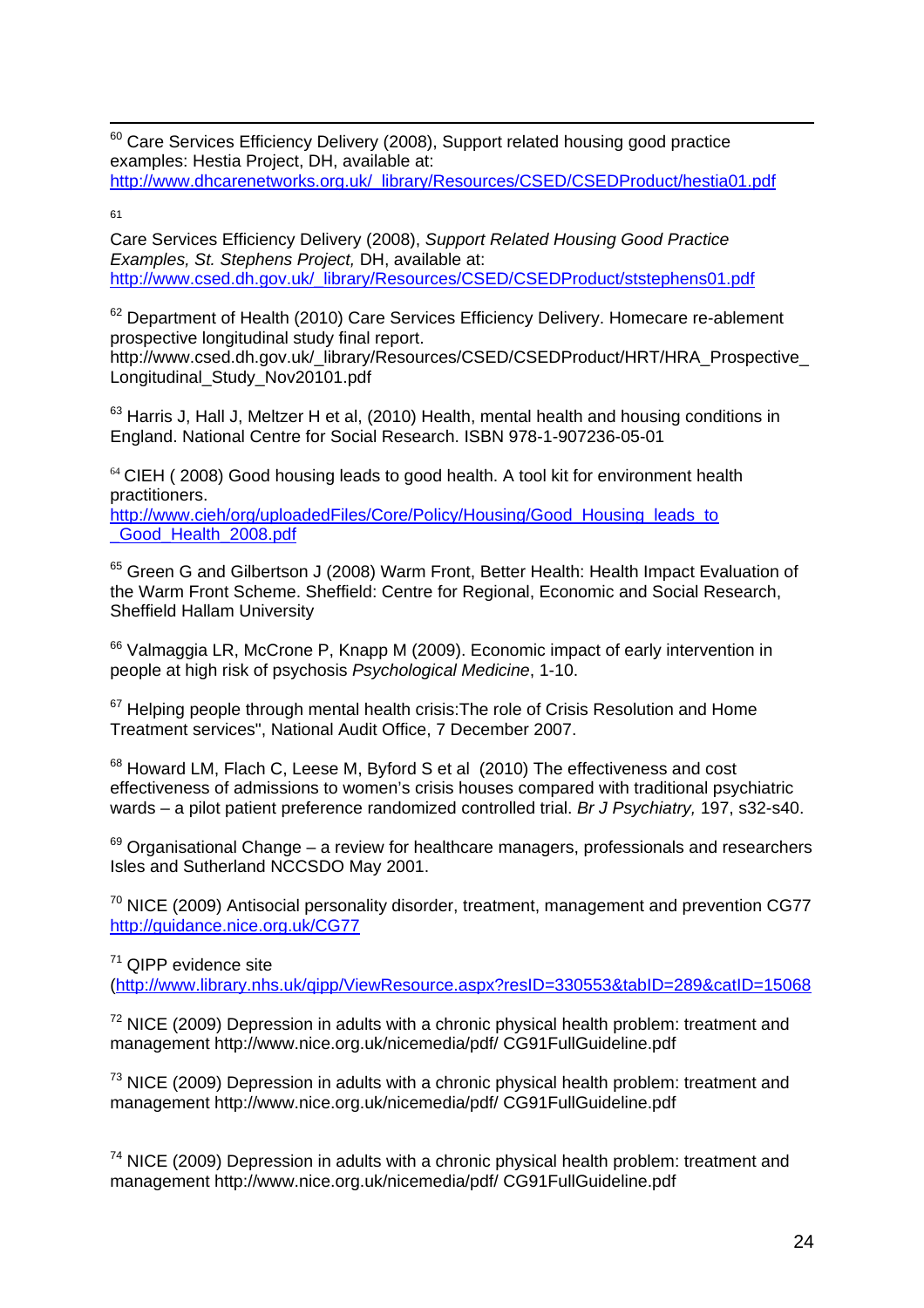$75$  Mykletun A, Bjerkeset O, et al. (2007) Anxiety, depression and cause-specific mortality: the HUNTstudy. *Psychosomatic Medicine* 69: 323–331.

 $76$  Hemingway H and Marmot M (1999) Evidence based cardiology. Psychosocial factors in the aetiology and prognosis of coronary heart disease: systematic review of prospective cohortstudies. *British Medical Journal* 318: 1460–1467;

77 Parks J, S vendsen D , et al. (2006) *Morbidity and Mortality in People with Serious Mental Illness*,13th technical report. Alexandria, Virginia: National Association of State Mental Health ProgramDirectors.

 $78$  Brown S, Kim M, Mitchell C et al (2010) Twenty-five year mortality of a community cohort with schizophrenia. BJPsych, 196, 116-121.

79 Knapp M, McDaid D, Parsonage M (editors) (in press) *Mental health promotion and mental illness prevention: The economic case*. PSSRU, London School of Economics and Political Science.

80 De Waal MW, Arnold IA, Eekhof JA, van Hemert AM (2004) Somatoform disorders in general practice. *British Journal of Psychiatry,* 184, 478-76

 $81$  Bermingham S, Cohen A, Hague J, Parsonage M (in press) The cost of somatisation among the working-age population in England for the year 2008/09 *Mental Health in Family Medicine*

 $82$  Morriss R, Gask L (2009). Assessment and immediate management of patients with medically unexplained symptoms in primary care. *Psychiatry,* 8(5), 179-183

<sup>83</sup> Bermingham S, Cohen A, Hague J, Parsonage M (in press) The cost of somatisation among the working-age population in England for the year 2008/09 *Mental Health in Family Medicine*

<sup>84</sup> Suhrcke M, Pillas D, Selai C (2008) Economic aspects of mental health in children and adolescents. In Social cohesion for mental well-being among adolescents. Copenhagen: WHO Regional Office for Europe.

<sup>85</sup> Friedli L, Parsonage M (2007) Mental health promotion: Building an economic case. Northern Ireland Association for Mental Health.

<sup>86</sup> Sainsbury Centre for Mental Health (SCMH) (2009) The chance of a lifetime. Preventing early conduct problems and reducing crime. [http://www.scmh.org.uk/pdfs/chance\\_of\\_a\\_lifetime.pdf](http://www.scmh.org.uk/pdfs/chance_of_a_lifetime.pdf)

 $87$  McCrone P, Dhanasiri S, Patel A et al (2008). Paying the price: the cost of mental health care in England to 2026. London: King's Fund.

88 McCrone P, Dhanasiri S, Patel A et al (2008). Paying the price: the cost of mental health care in England to 2026. London: King's Fund.

<sup>89</sup> Bermingham S, Cohen A, Hague J, Parsonage M (in press) The cost of somatisation among the working-age population in England for the year 2008/09 *Mental Health in Family Medicine*

90 Mangalore R, Knapp M (2007) Cost of schizophrenia in England, *Journal of Mental Health Policy and Economics*, 10, 23-41